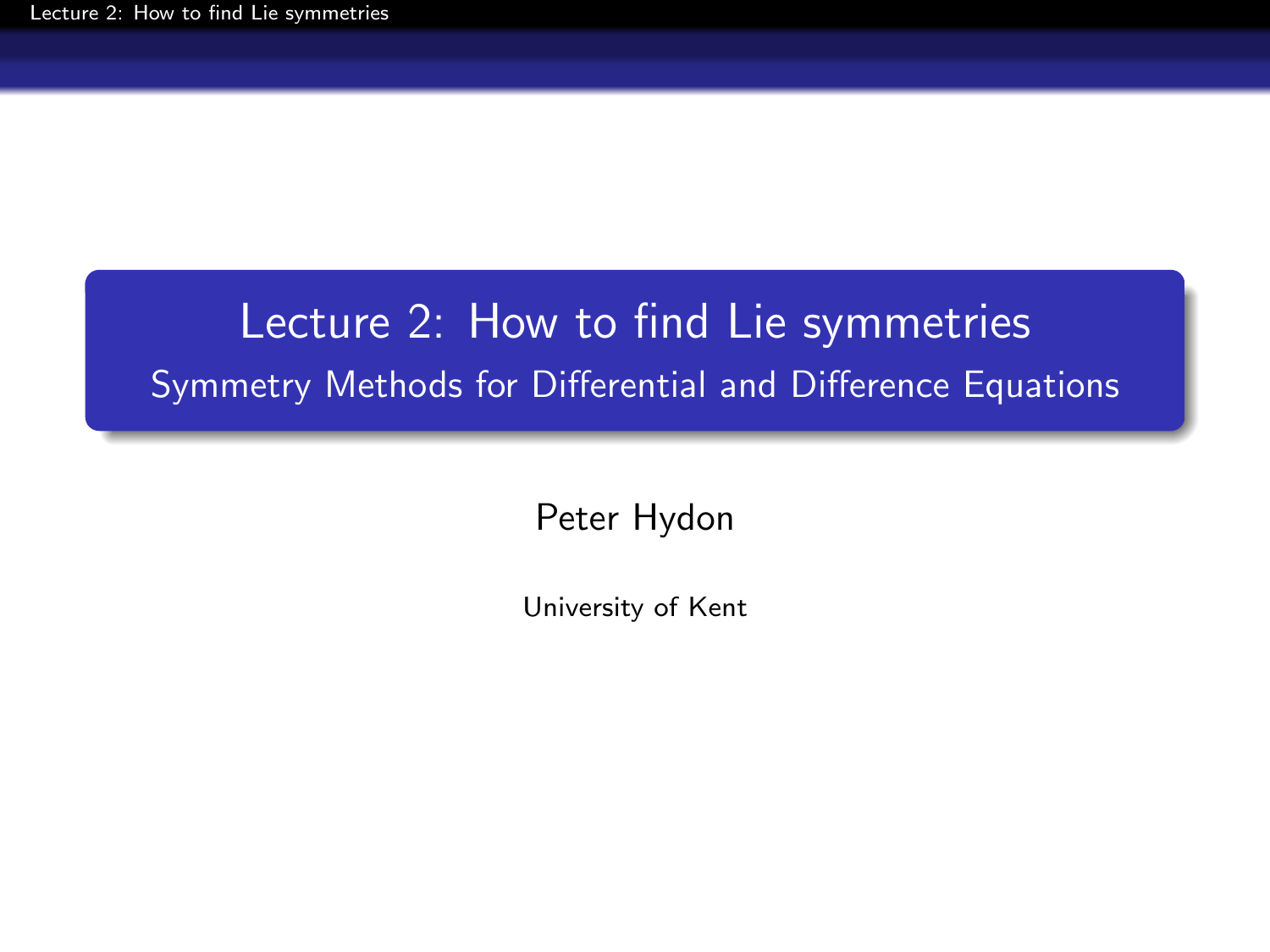- [Reduction of order for ODEs and O∆Es](#page-2-0)
- [The infinitesimal generator](#page-7-0)
- [Prolongation formulae for scalar ODEs](#page-11-0)
- [How to solve the LSC](#page-15-0)
- [Beyond point symmetries](#page-22-0)
- [The LSC for a given O∆E](#page-27-0)
- [Inherited symmetries](#page-38-0)

<span id="page-1-0"></span>[Summary: the main results in Lecture 2](#page-42-0)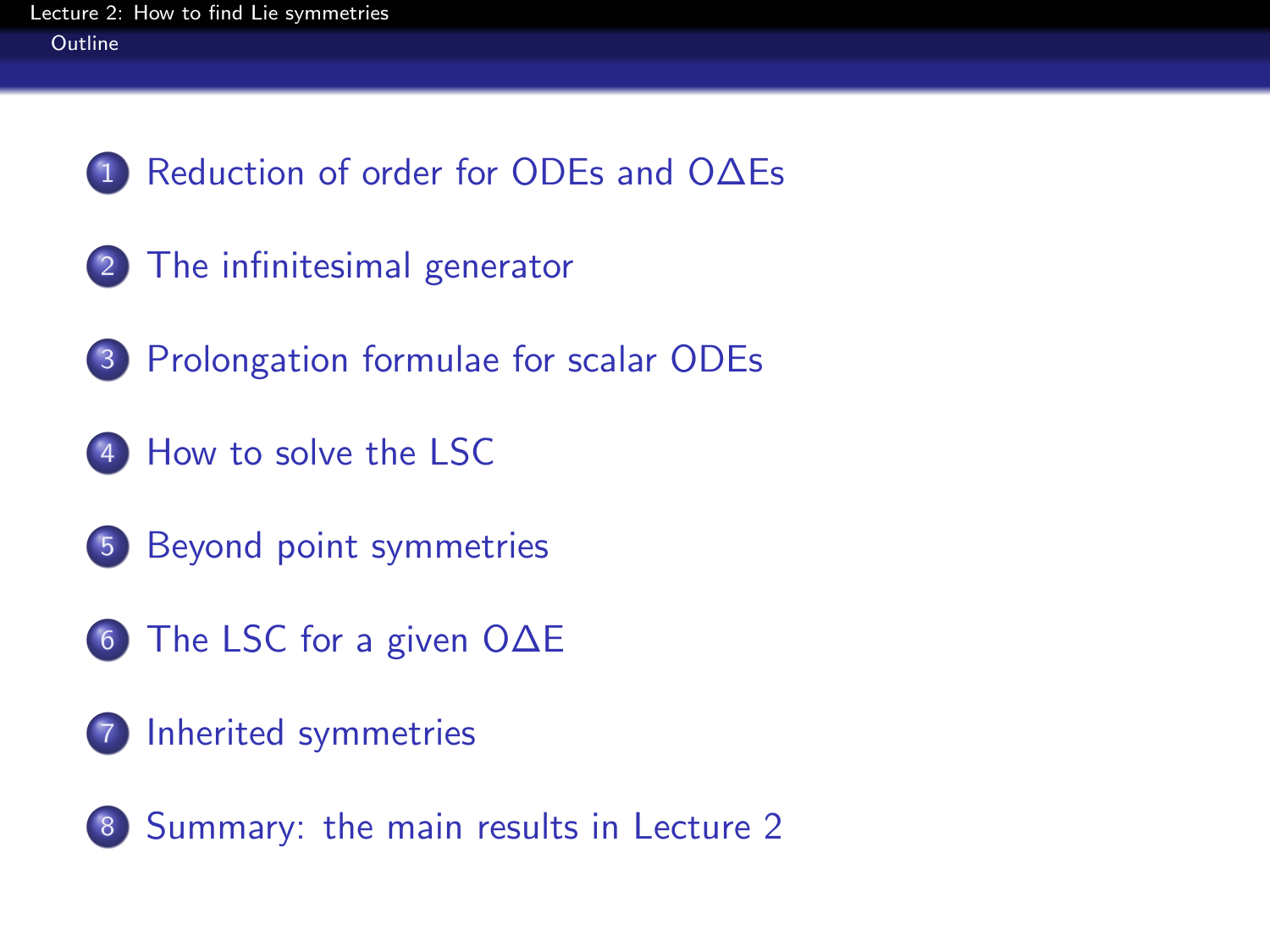### Reduction of order for ODEs

A given ODE of order p may be written in canonical coordinates as

<span id="page-2-1"></span>
$$
s^{(p)} = \Omega(r, \dot{s}, \ddot{s}, \dots, s^{(p-1)}), \qquad s^{(k)} = \frac{d^k s}{dr^k}.
$$
 (1)

The variable s is missing, because the ODE has the Lie symmetries  $(\hat{r}, \hat{s}) = (r, s + \varepsilon)$ , which give  $\hat{s}^{(k)} = s^{(k)}$  for each  $k \geq 1$ .

In other words, the ODE can be written entirely in terms of differential functions that are invariant under the Lie symmetries.

Consequently, [\(1\)](#page-2-1) reduces to

<span id="page-2-2"></span>
$$
v^{(p-1)} = \Omega(r, v, \dot{v}, \dots, v^{(p-2)}), \quad \text{where } v = \dot{s}. \tag{2}
$$

<span id="page-2-0"></span>If [\(2\)](#page-2-2) can be solved, the solution of [\(1\)](#page-2-1) is

$$
s=\int v(r;c_1,\ldots c_{p-1}) dr+c_p.
$$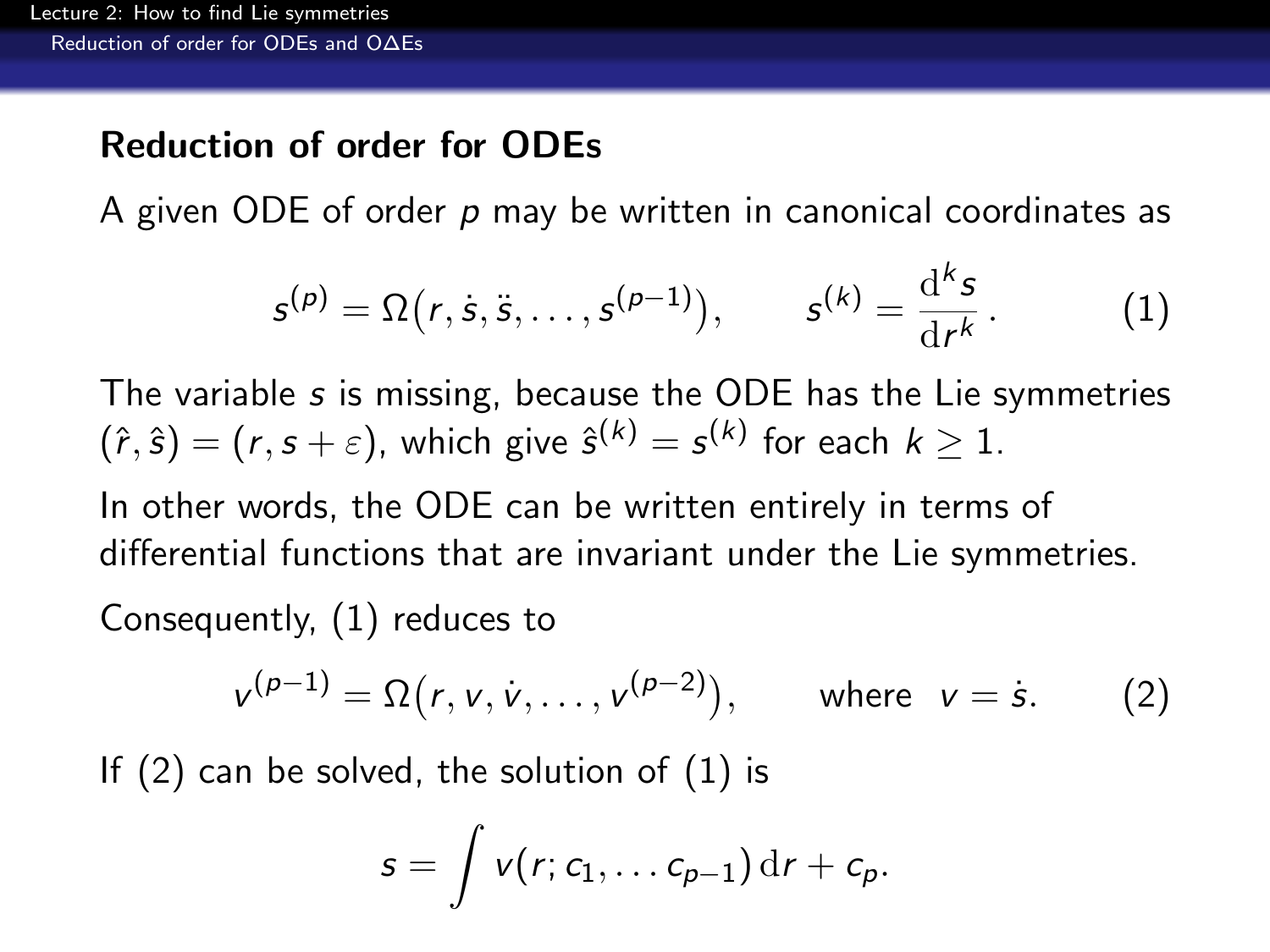**Note** Sometimes, it is more convenient to choose  $v$  to be a different function of  $r$  and  $\dot{s}$ . Any choice will do, provided that  $v$ depends locally diffeomorphically on  $\dot{s}$ . This is to ensure that  $(r, \dot{s})$ can be obtained from  $(r, v)$  and vice versa, and that the local smooth structure is preserved.

<span id="page-3-0"></span>Whichever choice of  $v$  is made, the reduced ODE will always be of the form

$$
v^{(p-1)} = \Omega(r, v, \dot{v}, \dots, v^{(p-2)}).
$$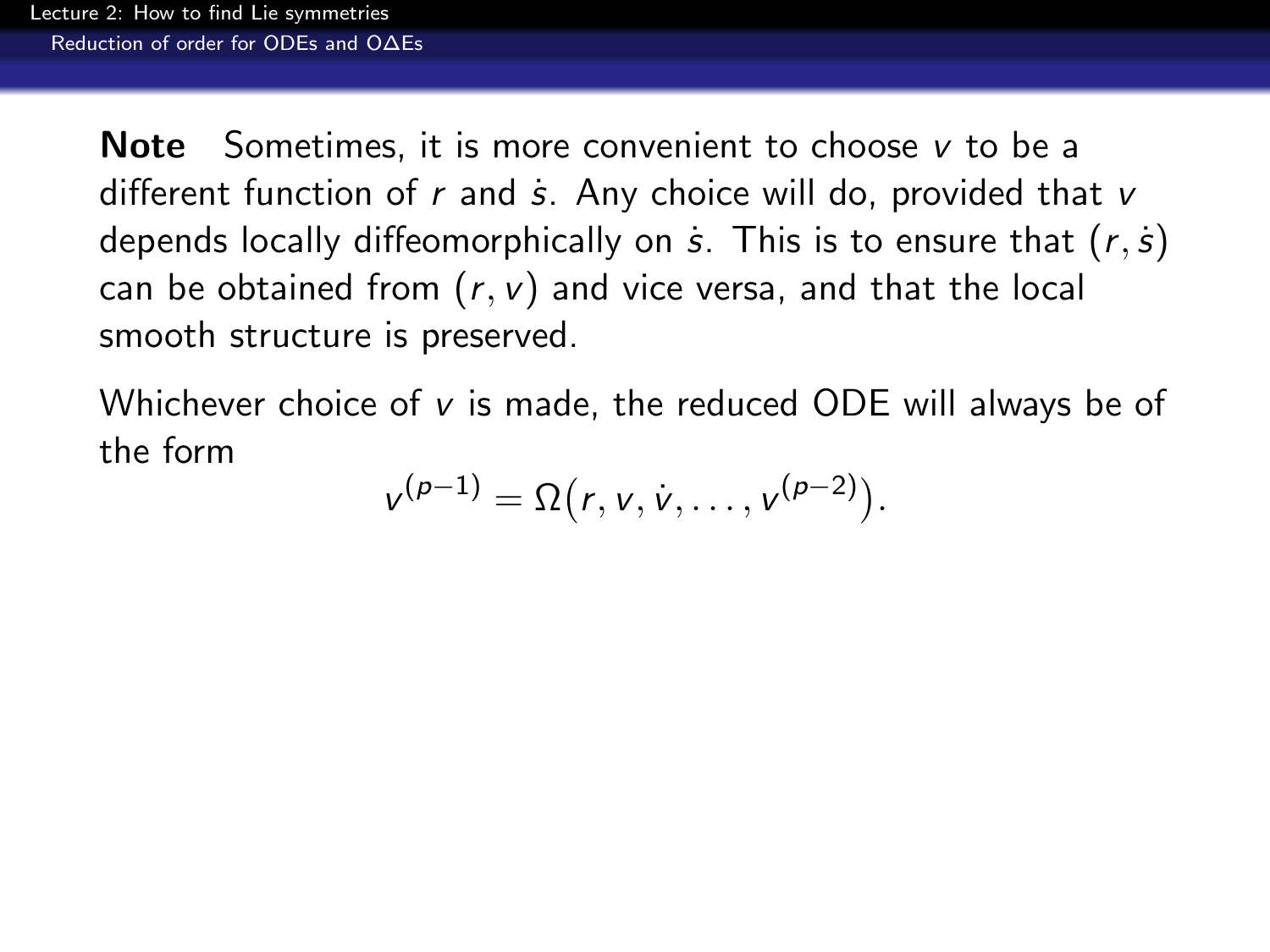### Example The ODE

<span id="page-4-1"></span>
$$
y'' = \frac{1}{xy^2} \tag{3}
$$

has Lie symmetries with  $\xi(x,y)=x^2, \; \eta(x,y)=xy.$  The canonical coordinates

$$
(r,s)=\left(\frac{y}{x},-\frac{1}{x}\right) \quad \text{give} \quad (\dot{s},\ddot{s})=\left(\frac{1}{xy'-y},\,\frac{x^3y''}{(xy'-y)^3}\right).
$$

With  $v = \dot{s}$ , the ODE reduces to

$$
\dot{v}=\frac{v^3}{r^2}\,,
$$

<span id="page-4-0"></span>which happens to be separable. Therefore, the general solution of [\(3\)](#page-4-1) can be obtained by integration.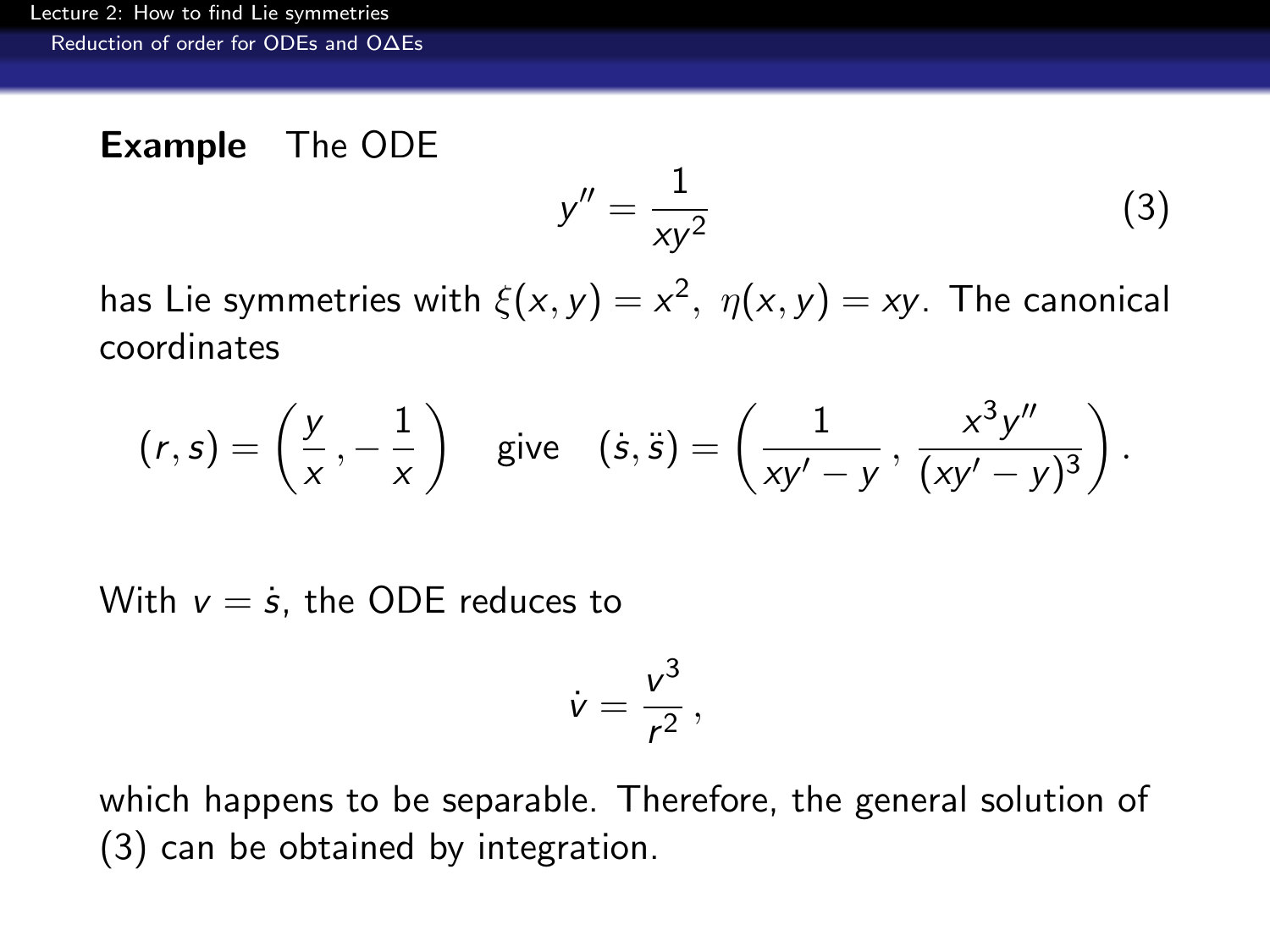#### Reduction of order for O∆Es

A given O∆E of order p may be written in canonical coordinates as

<span id="page-5-2"></span>
$$
s_p - s_{p-1} = \Omega(n, s_1 - s, s_2 - s_1, \ldots, s_{p-1} - s_{p-2}).
$$
 (4)

The variable s is missing, because the ODE has the Lie symmetries  $(\hat{n}, \hat{s}) = (n, s + \varepsilon)$ , so  $\hat{s}_{k+1} - \hat{s}_k = s_{k+1} - s_k$  for each  $k \geq 0$ .

In other words, the O∆E can be written entirely in terms of functions that are invariant under the Lie symmetries.

Consequently, [\(1\)](#page-2-1) reduces to

<span id="page-5-1"></span>
$$
v_{p-1} = \Omega(n, v, v_1, \dots, v_{p-2}),
$$
 where  $v = s_1 - s.$  (5)

<span id="page-5-0"></span>If [\(5\)](#page-5-1) can be solved, the solution of [\(4\)](#page-5-2) is

$$
s=\sum v(n;c_1,\ldots c_{p-1})+c_p.
$$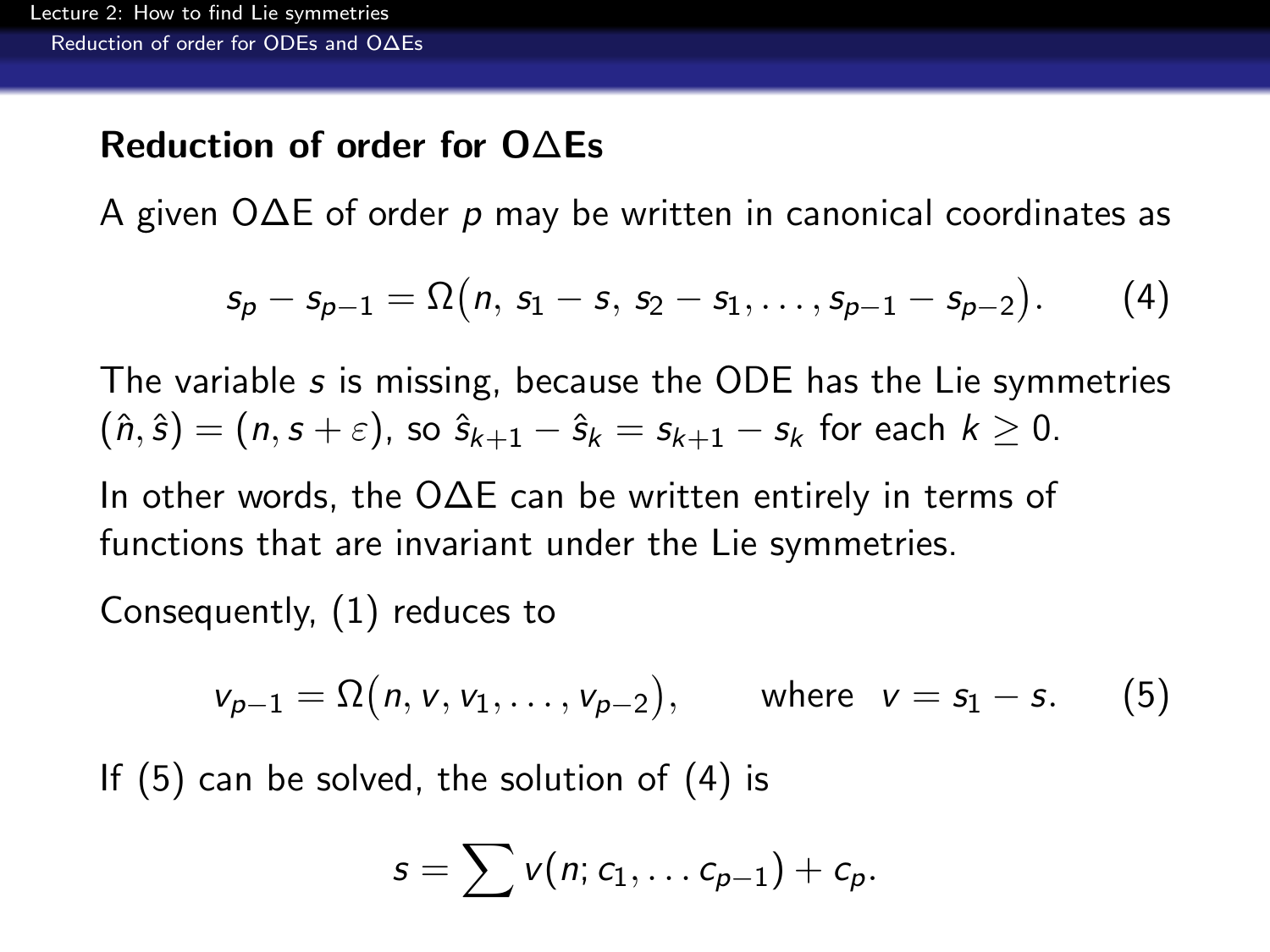#### Example The O∆E  $U_2$  $u_1(uu_1 + u_1 - u)$

$$
e_2 = \frac{u_1}{(u_1)^2 + u_1 - u_2}
$$

has Lie symmetries whose characteristic is  $Q(n,u)=u^2.$  Thus

$$
s_2 = \frac{(s_1)^2 - ss_1 + s}{s_1 - s + 1}, \quad \text{where} \quad s = -\frac{1}{u}.
$$

With the substitution  $v = s_1 - s$ , this reduces to

$$
v_1=-\,\frac{v}{v+1}\,,
$$

whose general solution is  $\text{v}=2\big\{1+c_1(-1)^n\big\}/\big\{(\textit{c}_1)^2-1\big\}.$  Then

$$
s = \sum v(n) + c_2 = \frac{2n + c_1\{1 - (-1)^n\}}{(c_1)^2 - 1} + c_2,
$$

<span id="page-6-0"></span>which is easily inverted to obtain u.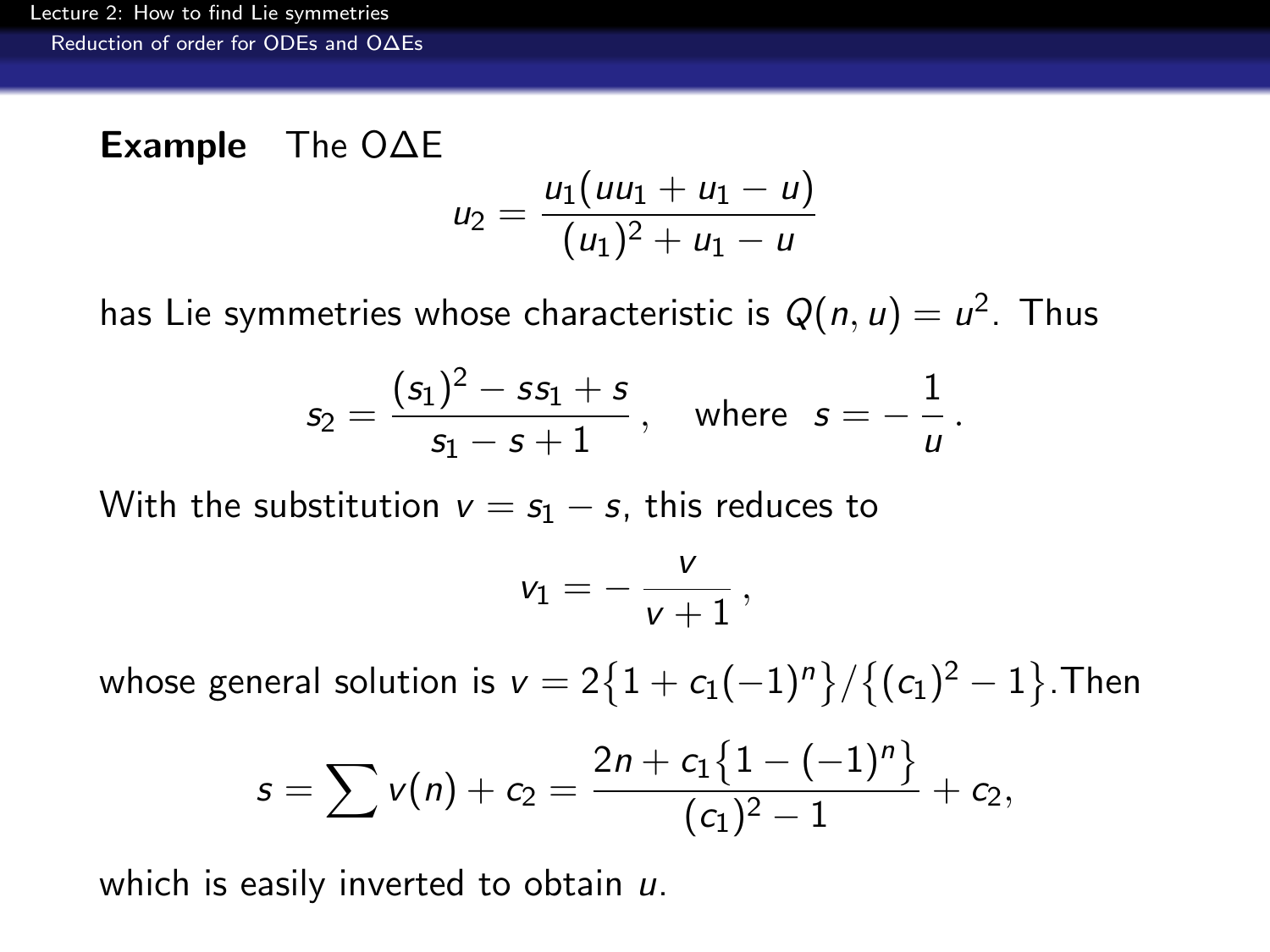# The infinitesimal generator

**Question** How does an arbitrary locally-smooth function  $F(x, y)$ vary along the orbit of a 1-parameter local Lie group?

**Answer** Replace  $(x, y)$  by  $(\hat{x}, \hat{y})$  and expand in powers of  $\varepsilon$ :

$$
F(\hat{x},\hat{y})=F(x,y)+\varepsilon\big\{\xi(x,y)F_{,x}+\eta(x,y)F_{,y}\big\}+O(\varepsilon^2),
$$

where the subscripts indicate the partial derivative with respect to each variable that follows the comma.

Equivalently,  $F(\hat{x}, \hat{y}) = F(x, y) + \varepsilon X \{F(x, y)\} + O(\varepsilon^2)$ , where

$$
X = \xi(x, y)\partial_x + \eta(x, y)\partial_y
$$

is the infinitesimal generator of the local Lie group.

<span id="page-7-0"></span>(We use the shorthand  $\partial_{\bm{a}}$  for  $\frac{\partial}{\partial \bm{a}}$  here and from now on.)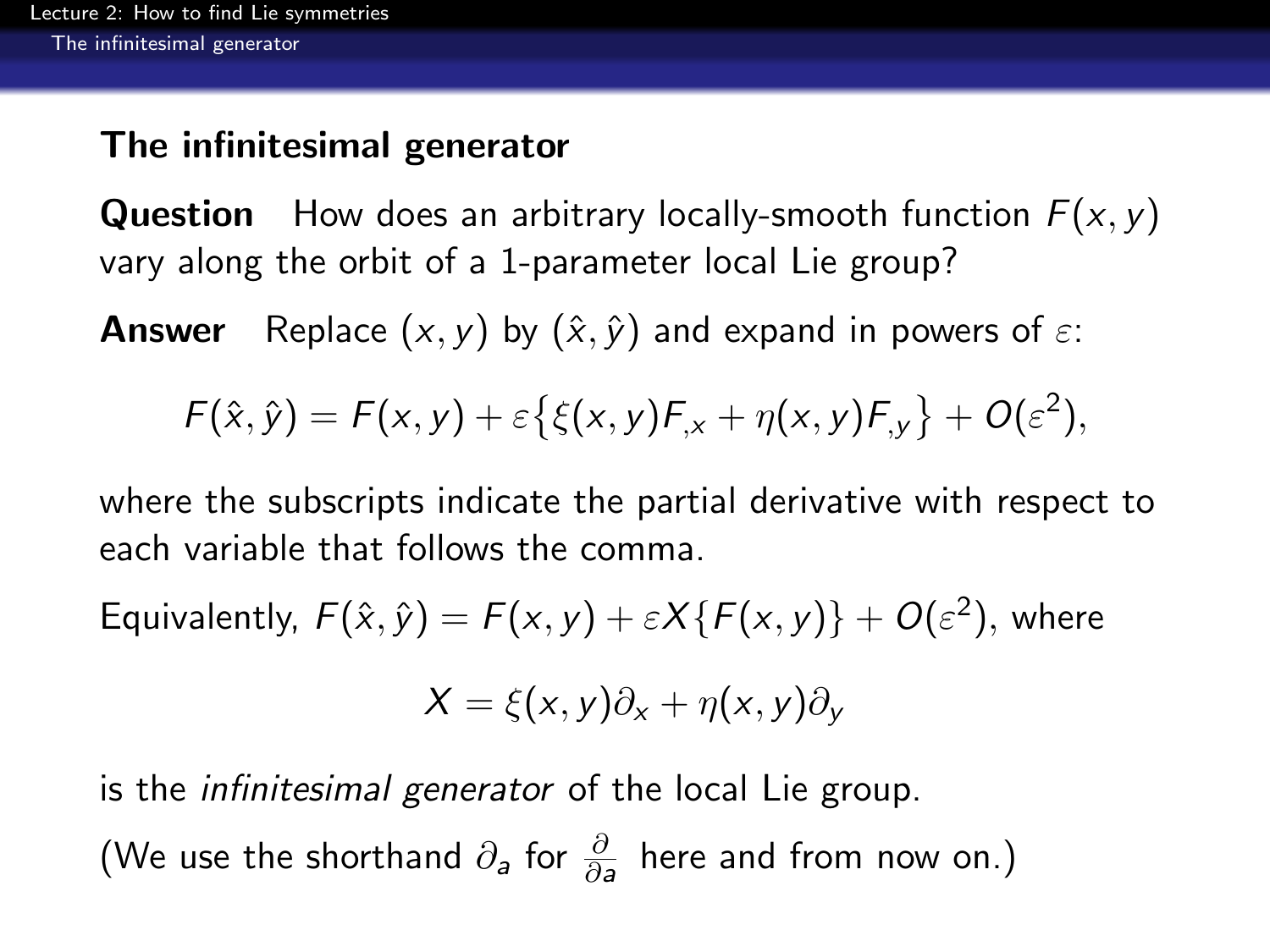The infinitesimal generator turns up in the formal solution of the equations that define the tangent vector to the orbit at  $(\hat{x}, \hat{y})$ :

$$
\frac{\mathrm{d}\hat{x}}{\mathrm{d}\varepsilon} = \xi(\hat{x},\hat{y}), \quad \frac{\mathrm{d}\hat{y}}{\mathrm{d}\varepsilon} = \eta(\hat{x},\hat{y}), \qquad (\hat{x},\hat{y})\Big|_{\varepsilon=0} = (x,y).
$$

The formal solution is

$$
\hat{x} = \exp\{\varepsilon X\}x, \quad \hat{y} = \exp\{\varepsilon X\}y, \quad \text{where} \quad \exp\{\varepsilon X\} = \sum_{k=0}^{\infty} \frac{\varepsilon^k}{k!} X^k.
$$

<span id="page-8-0"></span>The infinitesimal generator determines  $(\hat{x}, \hat{y})$  locally, to all orders in  $\varepsilon$ . Indeed, wherever the above series converges,

$$
F(\hat{x},\hat{y})=\exp\{\varepsilon X\}F(x,y).
$$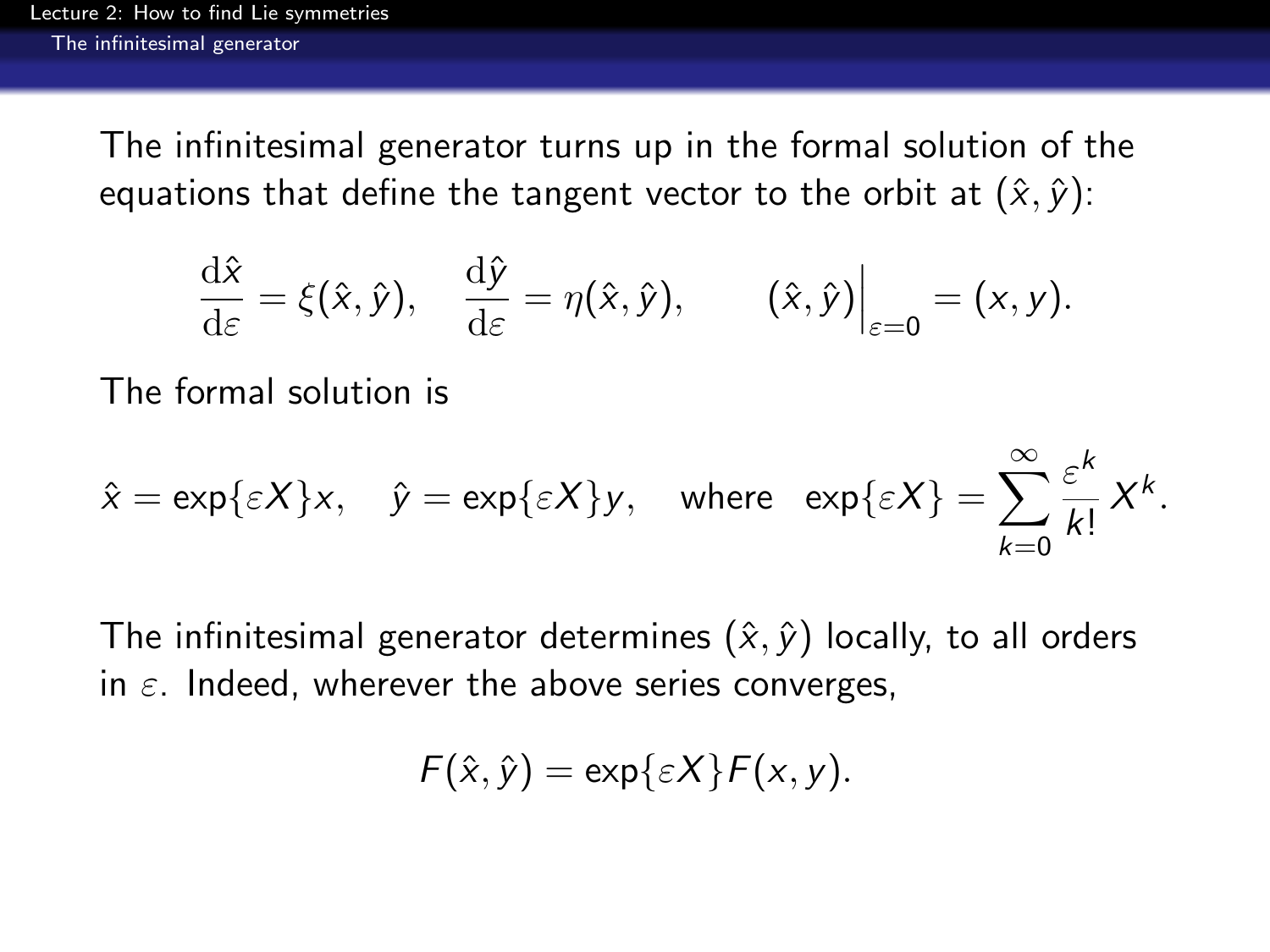**Theorem**  $F(x, y)$  is invariant if and only if  $X\{F(x, y)\} = 0$ .

More generally, if a 1-parameter local Lie group acts on any space with coordinates  $x^{\alpha}$ , such that

$$
\hat{x}^{\alpha} = x^{\alpha} + \varepsilon \zeta^{\alpha}(\mathbf{x}) + O(\varepsilon^2),
$$

the infinitesimal generator is

$$
X = \zeta^{\alpha} \partial_{x^{\alpha}} \qquad \text{(summed over } \alpha\text{)}.
$$

<span id="page-9-0"></span>A locally-smooth function  $F(x)$  is invariant if and only if

 $X\{F(x)\}=0.$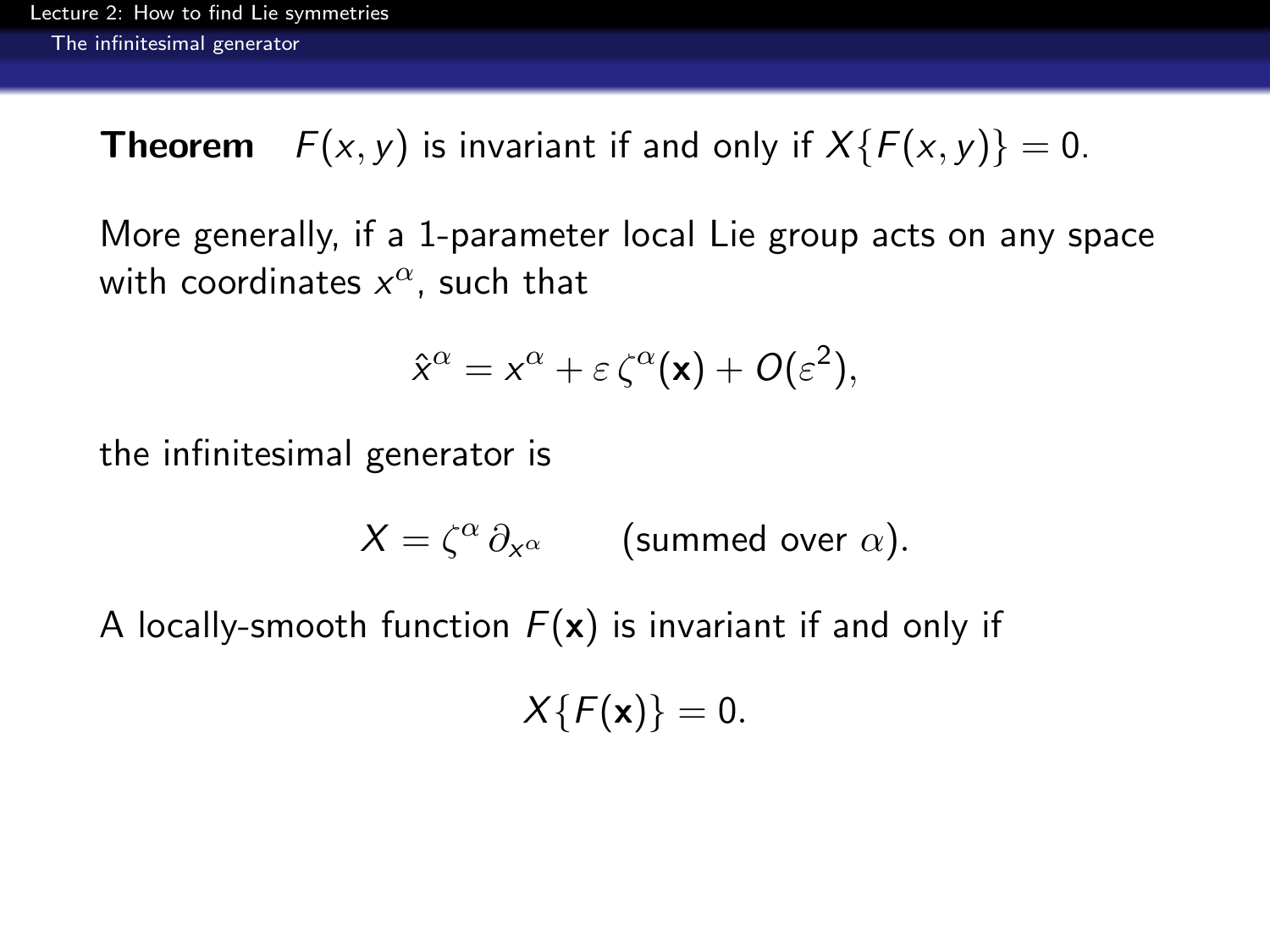The change-of-variables formula is straightforward for infinitesimal generators. Given local coordinates  $(a, b)$  on the  $(x, y)$ -plane,

$$
X=(Xa)\,\partial_a+(Xb)\,\partial_b.
$$

In particular, canonical coordinates  $(r, s)$  satisfy

$$
Xr=0, \quad Xs=1, \quad \quad \text{so} \ \ X=\partial_s.
$$

[By the above theorem, r is invariant under the action of the 1-parameter Lie group.]

<span id="page-10-0"></span>More generally, in a space with coordinates  $x^{\alpha}$ ,

$$
X=(Xx^{\alpha})\,\partial_{x^{\alpha}}.
$$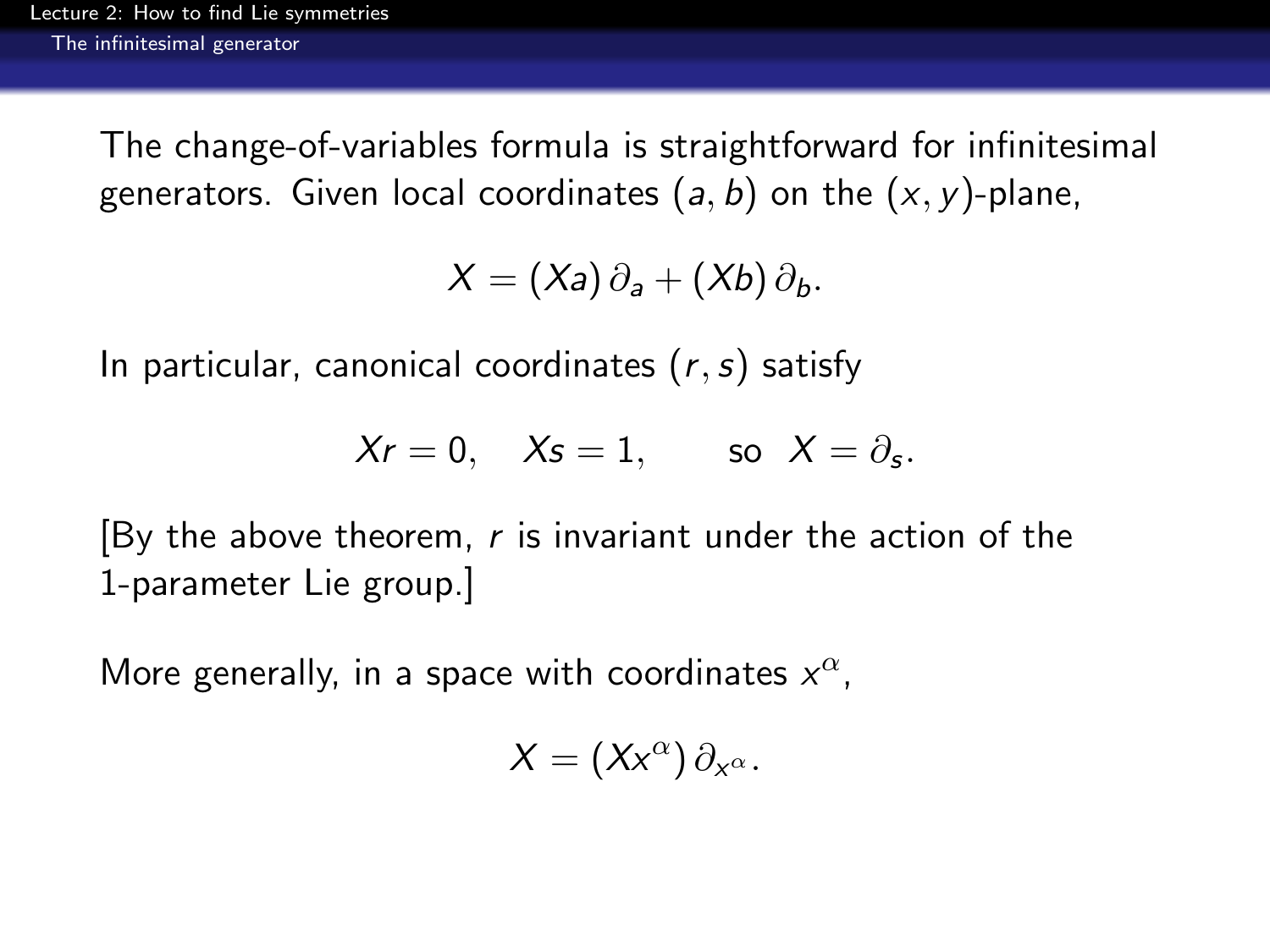The symmetry condition for a  $p^{\rm th}$ -order ODE,

<span id="page-11-1"></span>
$$
y^{(p)} = \omega(x, y, y', \dots, y^{(p-1)}), \tag{6}
$$

#### is

$$
\hat{y}^{(p)} = \omega\big(\hat{x},\hat{y},\hat{y}^{(1)},\dots,\hat{y}^{(p-1)}\big) \qquad \text{when} \ \ (6) \ \text{holds}.
$$

(Remember: solutions must be mapped to solutions.)

This condition involves not only  $\hat{x}$  and  $\hat{y}$ , but also the derivatives  $\hat{\mathbf{y}}^{(k)}$  for  $k$  from  $1$  to  $p$ . Consequently, we must prolong the infinitesimal generator to act on the  $\rho^{\text{th}}$  jet space, with local coordinates  $(x,y,y',\dots,y^{(\rho)}).$  To deal with all  $\rho$  at once, write

$$
X = \xi \partial_x + \eta \partial_y + \eta^{(1)} \partial_{y'} + \eta^{(2)} \partial_{y''} + \cdots.
$$

<span id="page-11-0"></span>We will use [\(6\)](#page-11-1) to evaluate the output on solutions of the ODE.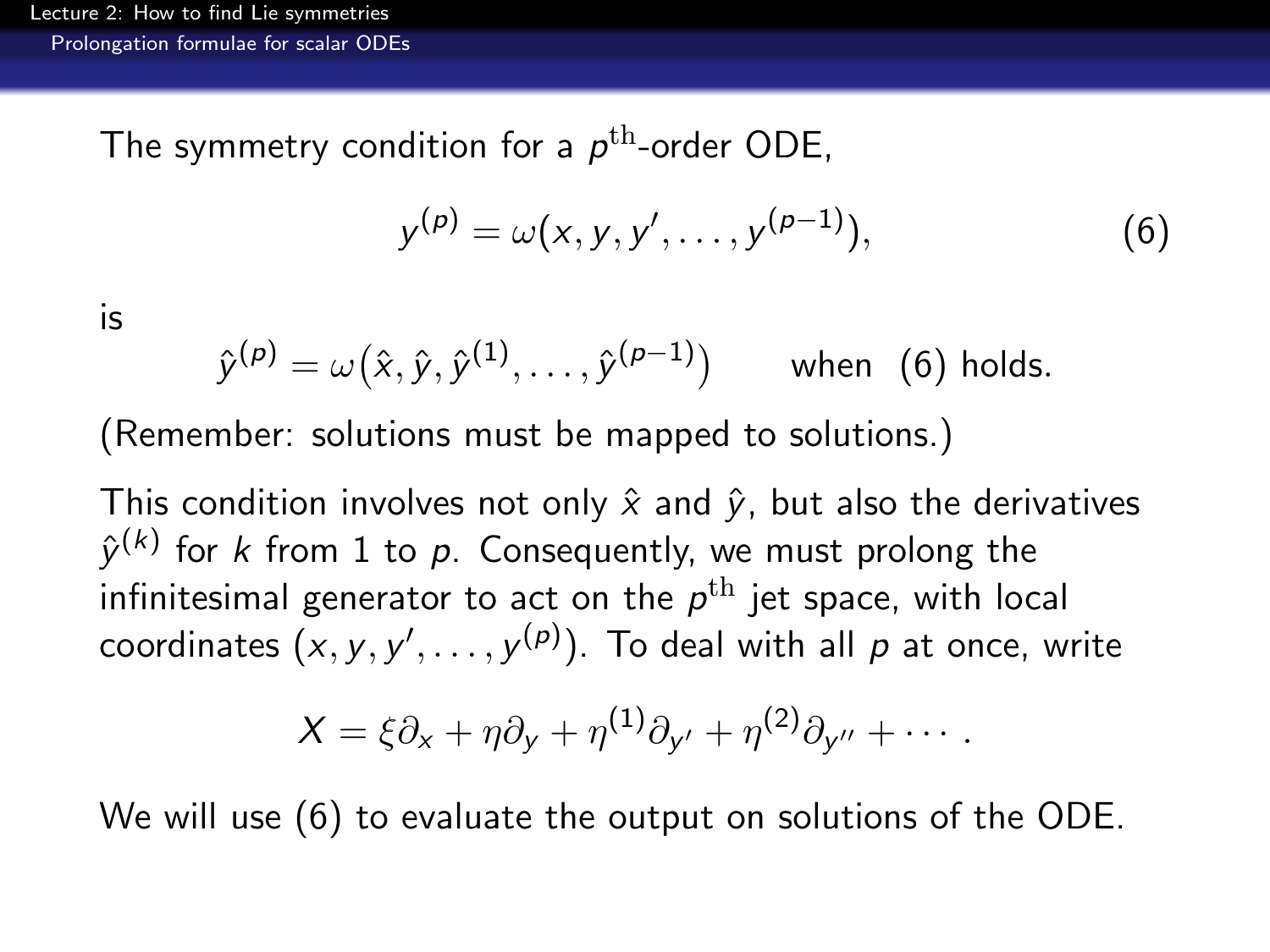The symmetry condition gives, to first-order in  $\varepsilon$ ,

$$
X(y^{(p)} - \omega(x, y, \ldots, y^{(p-1)})) = 0 \text{ when } y^{(p)} = \omega(x, y, \ldots, y^{(p-1)}).
$$

Explicitly, this linearized symmetry condition (LSC) amounts to

$$
\eta^{(p)} - \xi \omega_{,x} - \eta \omega_{,y} - \eta^{(1)} \omega_{,y'} - \cdots - \eta^{(p-1)} \omega_{,y^{(p-1)}} = 0, \quad (7)
$$

when [\(6\)](#page-11-1) holds. [Here  $\omega$  is shorthand for  $\omega(x,y,\ldots,y^{(p-1)}).$ ] The LSC holds as an identity in  $x, y, \ldots, y^{(p-2)}$  and  $y^{(p-1)}$ .

**Example** For a given first-order ODE,  $y' = \omega(x, y)$ , the LSC is

$$
\eta^{(1)} - \xi \omega_{,x} - \eta \omega_{,y} = 0 \quad \text{when} \quad y' = \omega(x, y);
$$

<span id="page-12-0"></span>this holds as an identity in  $x$  and  $y$  (because the ODE eliminates derivatives of  $y$ ).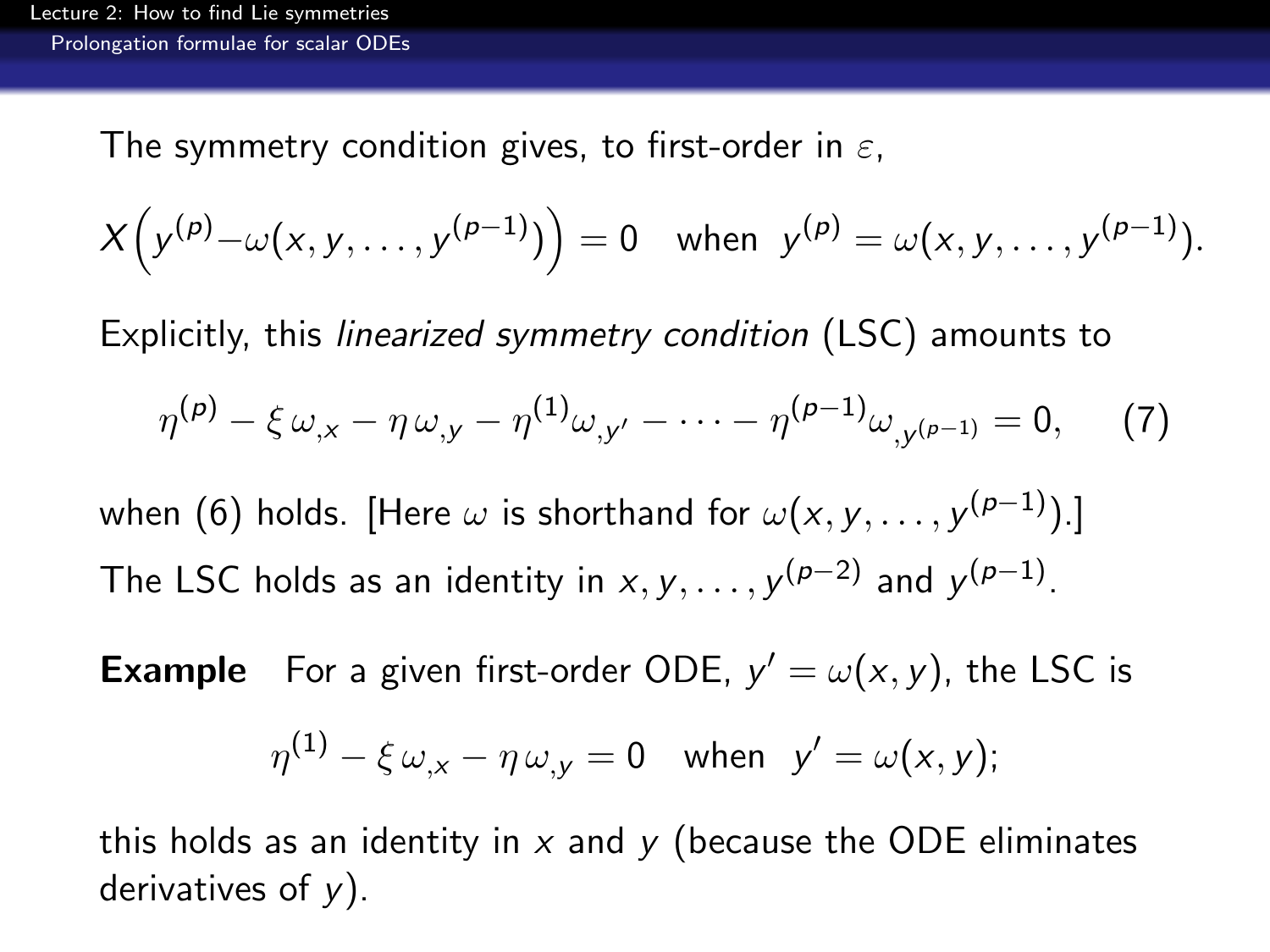The coefficients  $\eta^{(k)}$  are defined by the expansion

$$
\hat{y}^{(k)} = y^{(k)} + \varepsilon \eta^{(k)} + O(\varepsilon^2).
$$

To calculate  $\eta^{(1)}$ , use the *total derivative* operator,

$$
D_x = \partial_x + y' \partial_y + y'' \partial_{y'} + y''' \partial_{y''} \cdots,
$$

to expand  $\hat{y}^{(1)}$  as follows:

$$
\hat{y}^{(1)} = \frac{D_x \hat{y}}{D_x \hat{x}} = \frac{y' + \varepsilon D_x \eta + O(\varepsilon^2)}{1 + \varepsilon D_x \xi + O(\varepsilon^2)} = y' + \varepsilon (D_x \eta - y' D_x \xi) + O(\varepsilon^2).
$$

Similarly, each  $\eta^{(k)}$  is calculated recursively from

<span id="page-13-0"></span>
$$
\hat{y}^{(k)} = \frac{y^{(k)} + \varepsilon D_x \eta^{(k-1)} + O(\varepsilon^2)}{1 + \varepsilon D_x \xi + O(\varepsilon^2)} = y^{(k)} + \varepsilon (D_x \eta^{(k-1)} - y^{(k)} D_x \xi) + O(\varepsilon^2).
$$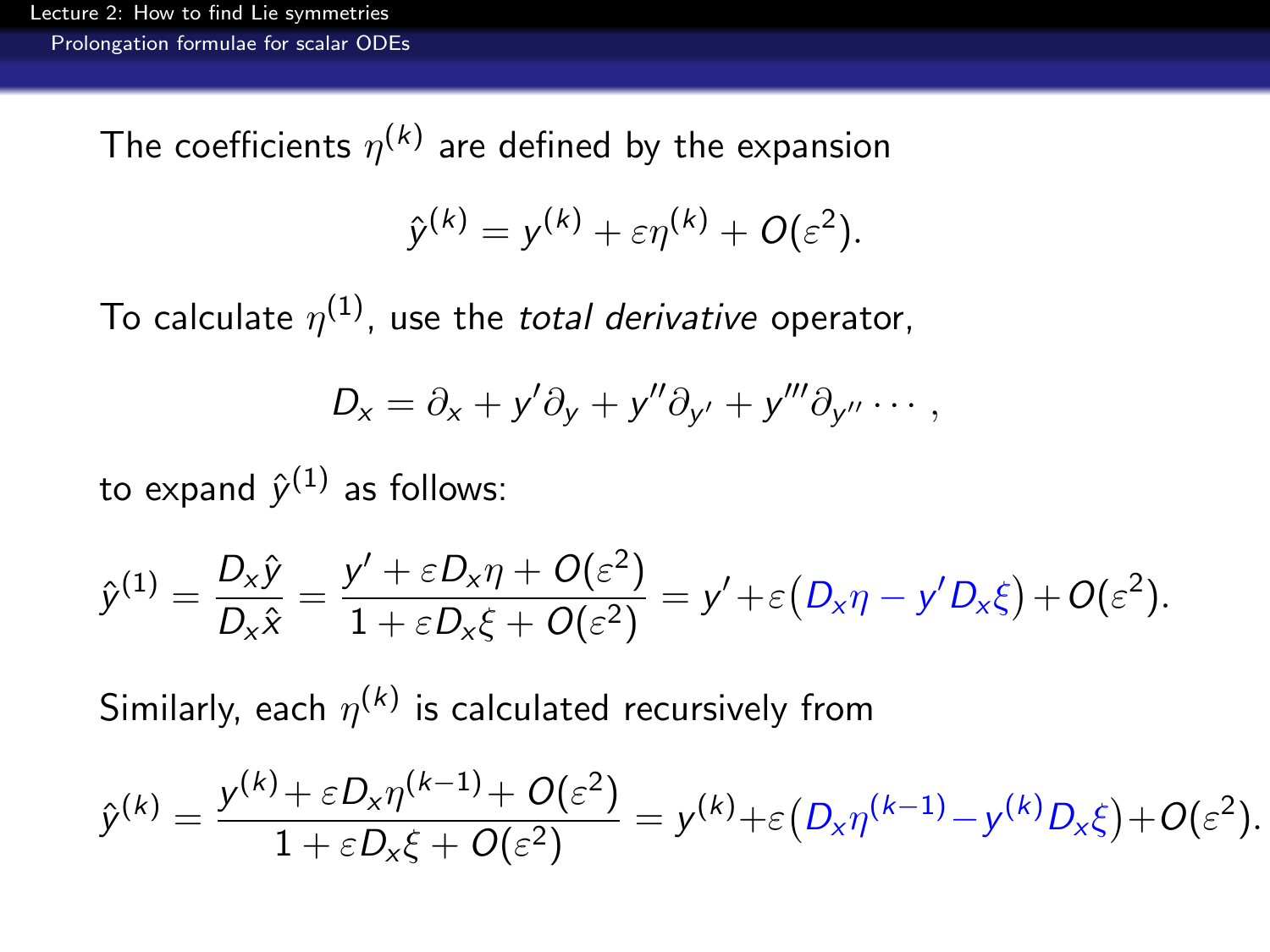**Examples** Assuming that  $\xi$  and  $\eta$  depend only on x and y, the prolongation formulae yield:

$$
\eta^{(1)} = \eta_{,x} + (\eta_{,y} - \xi_{,x})y' - \xi_{,y}y'^2,
$$
  
\n
$$
\eta^{(2)} = \eta_{,xx} + (2\eta_{,xy} - \xi_{,xx})y' + (\eta_{,yy} - 2\xi_{,xy})y'^2 - \xi_{,yy}y'^3
$$
  
\n
$$
+ {\eta_{,y} - 2\xi_{,x} - 3\xi_{,y}y'}y'',
$$

<span id="page-14-0"></span>
$$
\eta^{(3)} = \eta_{,xxx} + (3\eta_{,xxy} - \xi_{,xxx})y' + 3(\eta_{,xyy} - \xi_{,xxy})y'^2 + (\eta_{,yyy} - 3\xi_{,xyy})y'^3 - \xi_{,yyy}y'^4 + 3{\eta_{,xy} - \xi_{,xx} + (\eta_{,yy} - 3\xi_{,xy})y' - 2\xi_{,yy}y'^2}y'' - 3\xi_{,y}y''^2 + {\eta_{,y} - 3\xi_{,x} - 4\xi_{,y}y'}y'''.
$$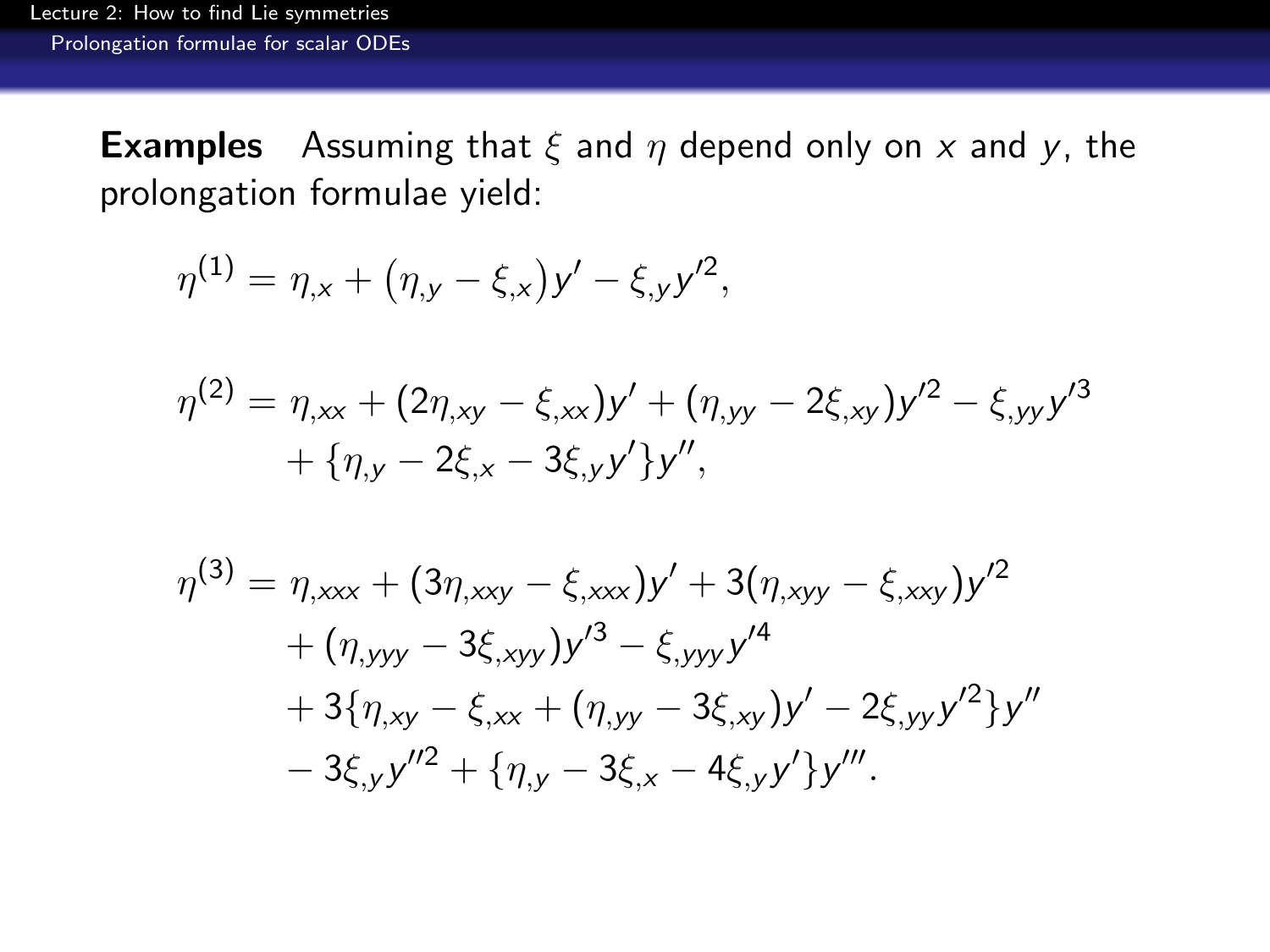# How to solve the LSC

We are now able to write out the LSC as a set of partial differential equations (PDEs) for  $\xi(x, y)$  and  $\eta(x, y)$ . Usually, for ODEs of order  $p > 2$ , one can solve these equations.

This is because the LSC can be split according to the dependence of each term on  $y', \ldots, y^{(p-1)}$ .

<span id="page-15-0"></span>The easiest way to understand how this works in practice is to study some examples.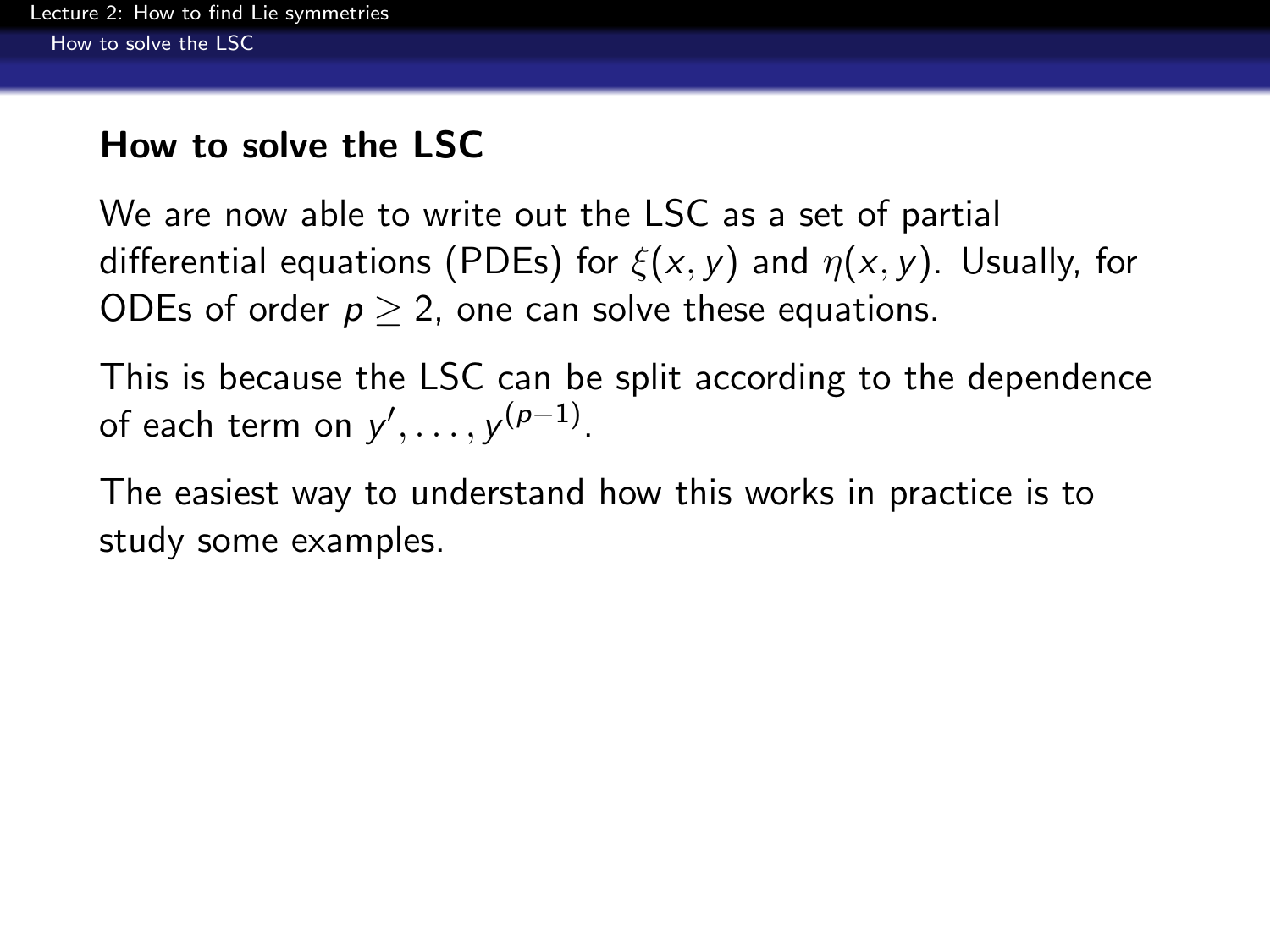**Example** The LSC for the simplest second-order ODE,  $y'' = 0$ , is

$$
\eta^{(2)}=0 \quad \text{when} \quad y''=0,
$$

which amounts to

$$
\eta_{,xx} + (2\eta_{,xy} - \xi_{,xx})y' + (\eta_{,yy} - 2\xi_{,xy})y'^2 - \xi_{,yy}y'^3 = 0.
$$

As  $\xi$  and  $\eta$  are independent of  $y'$ , the LSC splits into

<span id="page-16-1"></span>
$$
\eta_{xx} = 0, \quad 2\eta_{xy} - \xi_{xx} = 0, \quad \eta_{yy} - 2\xi_{xy} = 0, \quad \xi_{yy} = 0. \tag{8}
$$

The general solution of the last two of [\(8\)](#page-16-1) is

$$
\xi(x, y) = A(x)y + B(x),
$$
  $\eta(x, y) = A'(x)y^2 + C(x)y + D(x),$ 

<span id="page-16-0"></span>where  $A, B, C$  and  $D$  are arbitrary locally-smooth functions.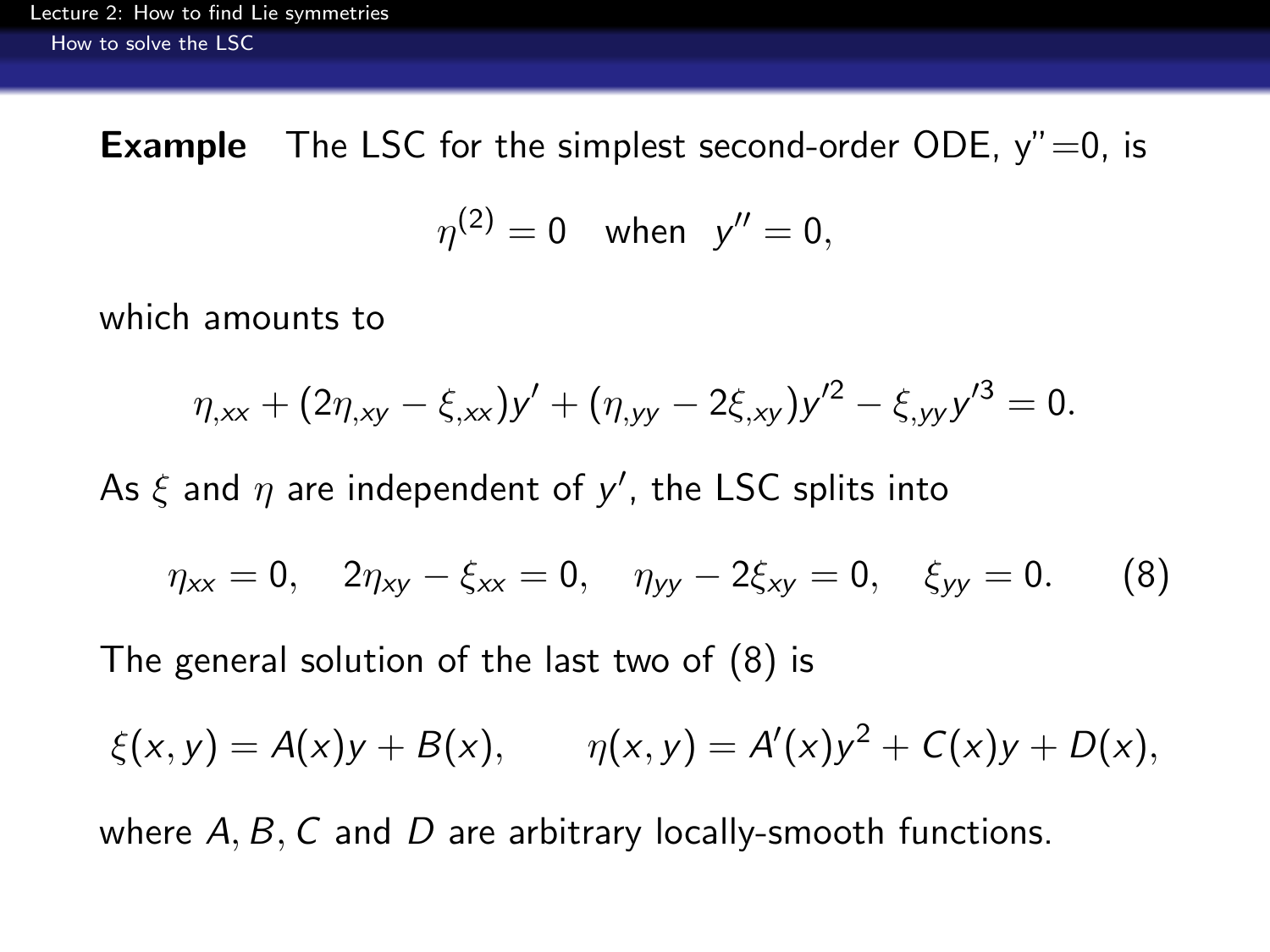The remaining equations in [\(8\)](#page-16-1) amount to

 $A'''(x)y^2 + C''(x)y + D''(x) = 0,$  3A''(x)y+2C'(x)-B''(x) = 0,

which are split (by comparing powers of  $v$ ) into

$$
A''(x) = 0
$$
,  $C''(x) = 0$ ,  $D''(x) = 0$ ,  $B''(x) = 2C'(x)$ .

All that remains is to solve this simple system of ODEs (in terms of some arbitrary constants,  $c_i$ ) and reconstruct  $\xi$  and  $\eta$ :

$$
\xi(x, y) = c_1 + c_3x + c_5y + c_7x^2 + c_8xy,
$$
  

$$
\eta(x, y) = c_2 + c_4y + c_6x + c_7xy + c_8y^2.
$$

Therefore, every symmetry generator  $X$  is a linear combination of

<span id="page-17-0"></span>
$$
X_1 = \partial_x, \quad X_2 = \partial_y, \quad X_3 = x\partial_x, \quad X_4 = y\partial_y, \quad X_5 = y\partial_x, X_6 = x\partial_y, \quad X_7 = x^2\partial_x + xy\partial_y, \quad X_8 = xy\partial_x + y^2\partial_y.
$$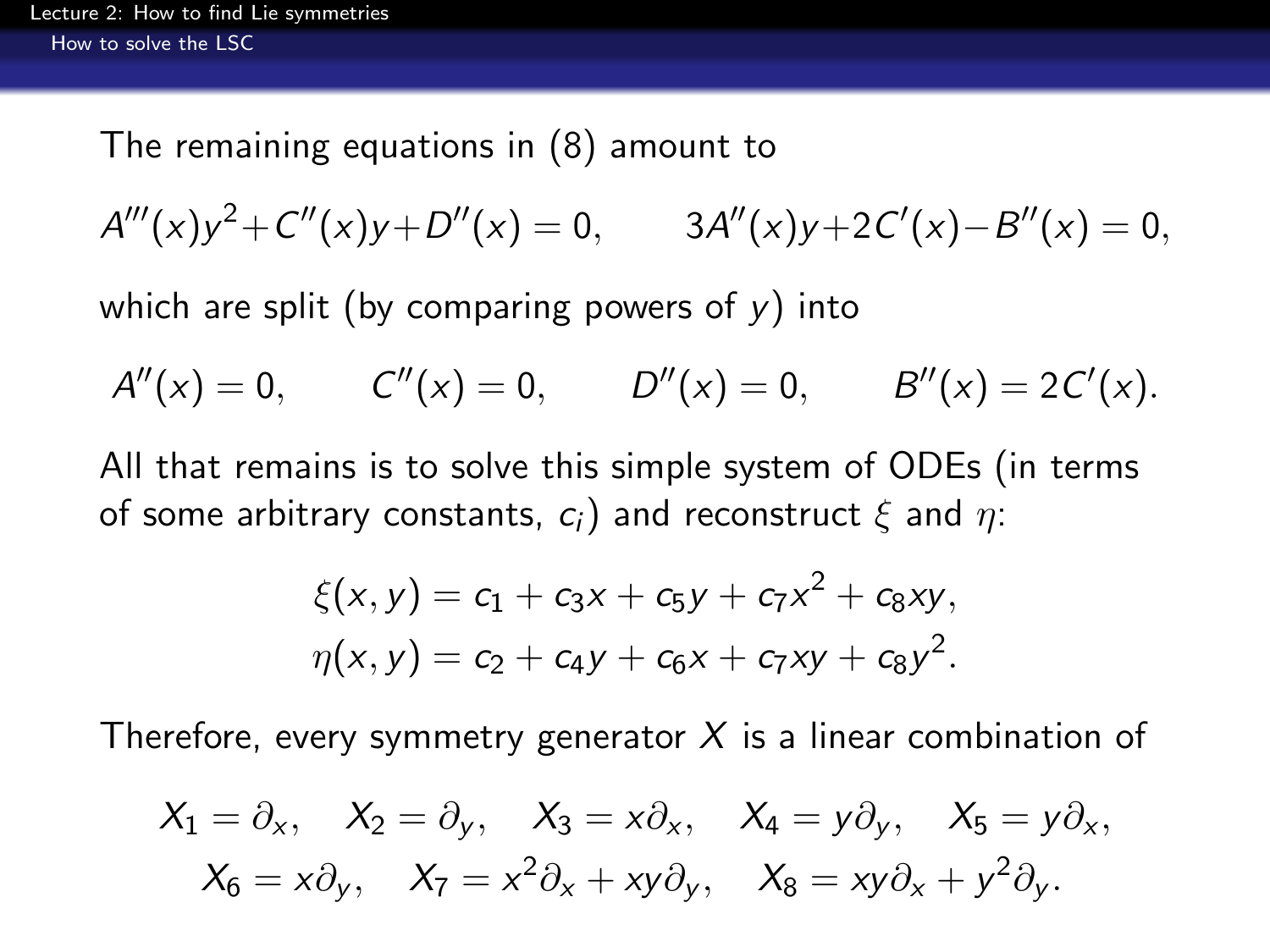**Example** The ODE  $y''' = y^{-3}$  arises in models of thin-film flow. The LSC is

$$
\eta^{(3)} + 3y^{-4}\eta = 0 \quad \text{when} \quad y''' = y^{-3},
$$

which amounts to

$$
0 = \eta_{,xxx} + (3\eta_{,xxy} - \xi_{,xxx})y' + 3(\eta_{,xyy} - \xi_{,xxy})y'^2 + (\eta_{,yyy} - 3\xi_{,xyy})y'^3 - \xi_{,yyy}y'^4 + 3{\eta_{,xy} - \xi_{,xx} + (\eta_{,yy} - 3\xi_{,xy})y' - 2\xi_{,yy}y'^2}y'' - 3\xi_{,y}y''^2 + {\eta_{,y} - 3\xi_{,x} - 4\xi_{,y}y'}y^{-3} + 3y^{-4}\eta.
$$

<span id="page-18-0"></span>Although this looks horrible, only the red term is quadratic in  $y''$ . Consequently,  $\xi = A(x)$ .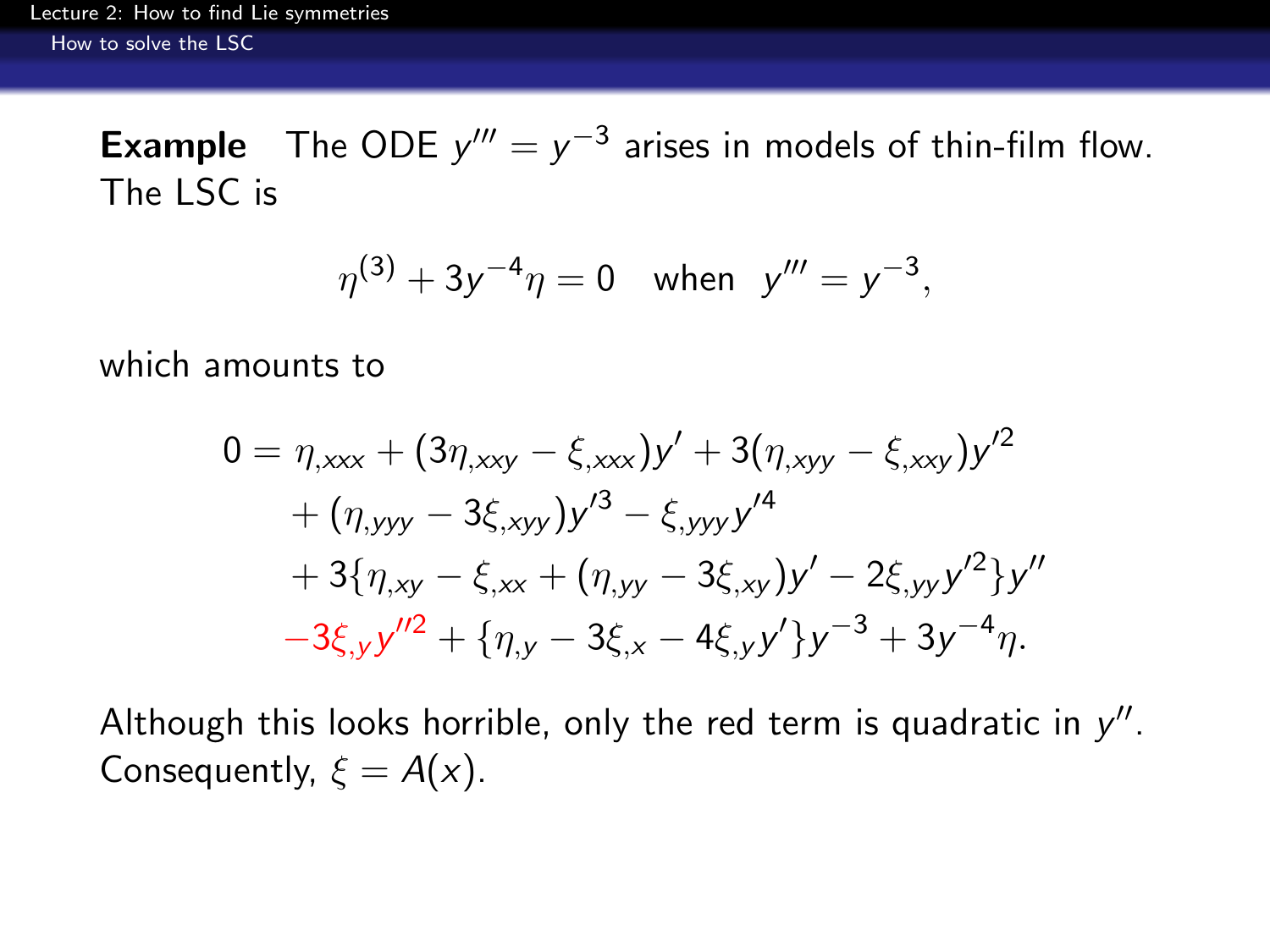Taking this into account, the LSC reduces to

$$
0 = \eta_{,xxx} + (3\eta_{,xy} - A'''(x))y' + 3\eta_{,xyy}y'^2 + \eta_{,yyy}y'^3
$$
  
+3{\eta\_{,xy} - A''(x) + \eta\_{,yy}y'}y'' + {\eta\_{,y} - 3a'(x)}y^{-3} + 3y^{-4}\eta.

Only the blue terms are linear in  $y''$ , so (equating powers of  $y'$  in such terms)

$$
\eta_{,xy} - A''(x) = 0
$$
,  $\eta_{,yy} = 0$   $\rightarrow$   $\eta = (A'(x) + c_1)y + B(x)$ .

Substitute this into the remaining terms of the LSC and compare powers of  $y'$ , then  $y$ , to obtain the general solution of the LSC:

$$
\xi(x,y) = -4c_1x + c_2, \qquad \eta(x,y) = -3c_1y.
$$

<span id="page-19-0"></span>Thus every symmetry generator  $X$  is a linear combination of

$$
X_1 = -4x\partial_x - 3y\partial_y, \qquad X_2 = \partial_x.
$$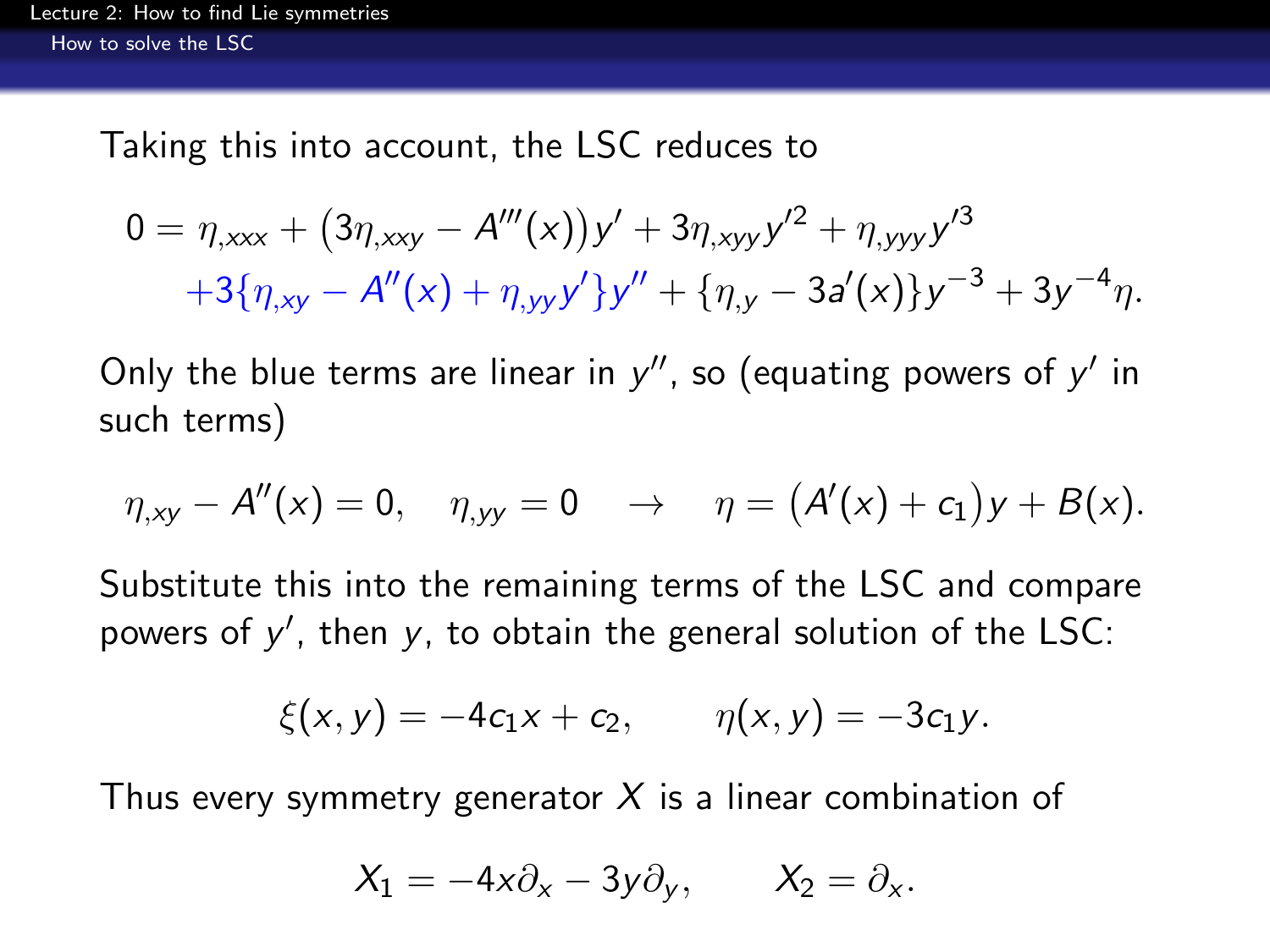For a given first-order ODE, the LSC has infinitely many linearly independent solutions. However, the LSC cannot be split with respect to derivatives of y, so one cannot find its general solution.

The best that can be done is to restrict  $\xi$  and  $\eta$  and hope that this yields some symmetries.

**Example** The LSC for the ODE  $y' = (1 - y^2)/(xy) + 1$  is

$$
0 = \eta_{,x} + \left(\frac{1 - y^2}{xy} + 1\right) \left(\eta_{,y} - \xi_{,x}\right) - \left(\frac{1 - y^2}{xy} + 1\right)^2 \xi_{,y} + \left(\frac{1 - y^2}{x^2 y}\right) \xi + \left(\frac{1 + y^2}{xy^2}\right) \eta.
$$

Let us see whether there are any symmetry generators for which

<span id="page-20-0"></span>
$$
\xi = \alpha(x), \quad \eta = \beta(x)y + \gamma(x).
$$
 (This is a common restriction.)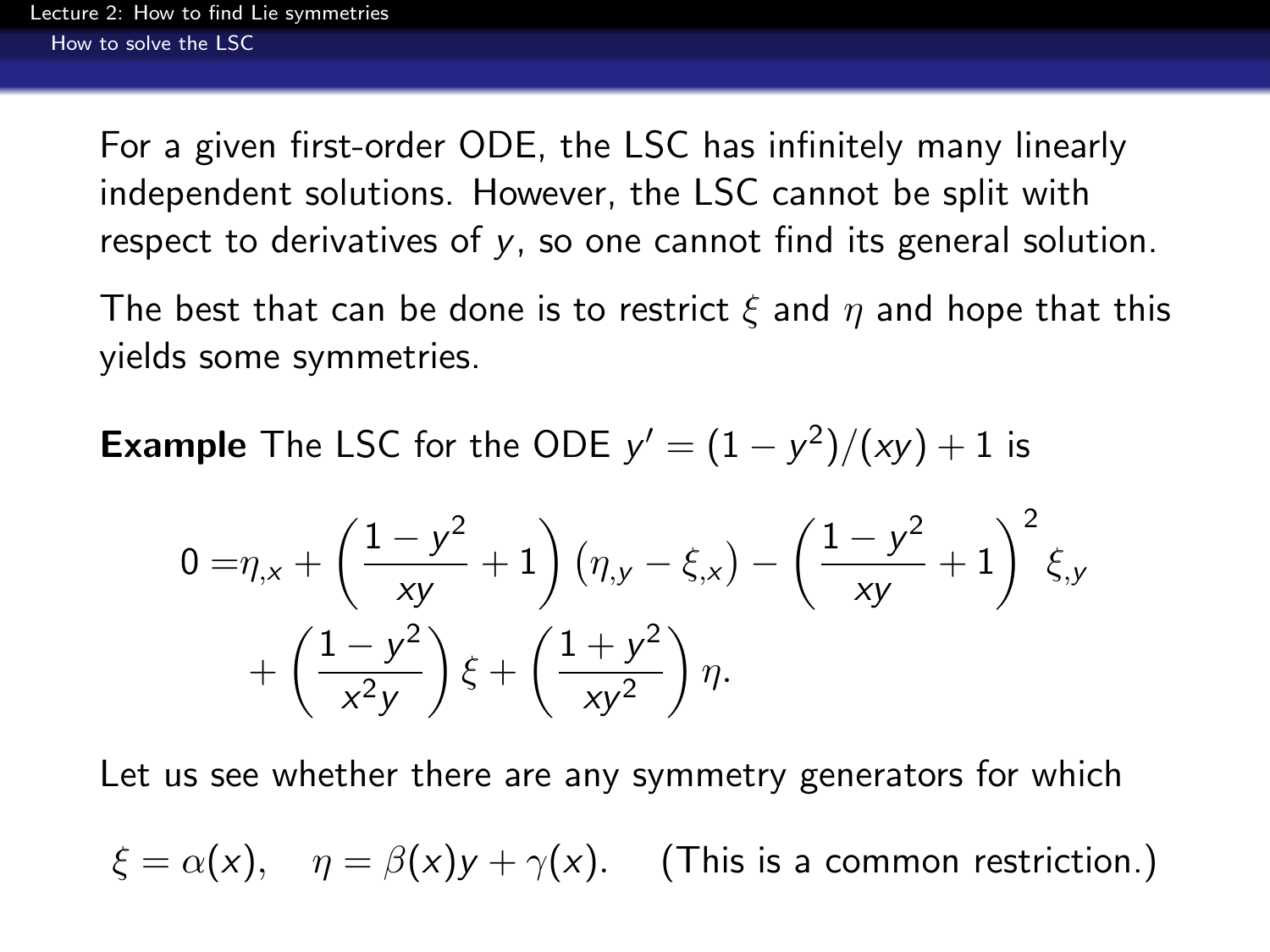#### The LSC amounts to

$$
0 = \beta' y + \gamma' + (\beta - \alpha') \left( \frac{1 - y^2}{xy} + 1 \right) + \alpha \left( \frac{1 - y^2}{x^2 y} \right) + (\beta y + \gamma) \left( \frac{1 + y^2}{xy^2} \right)
$$

.

Now one can split the (restricted) LSC in powers of  $y$ , to get (after some simplification)

$$
\gamma = 0, \qquad \beta - \alpha' = 0, \qquad \alpha' + \alpha/x = 0.
$$

There are no further constraints, so  $\alpha = c_1x^{-1}$  and  $\beta = -c_1x^{-2}.$ Consequently, every generator of the restricted form is a multiple of

$$
X_1 = x^{-1}\partial_x - x^{-2}y\partial_y.
$$

<span id="page-21-0"></span>**Exercise** Use this symmetry generator to construct canonical coordinates and solve the ODE.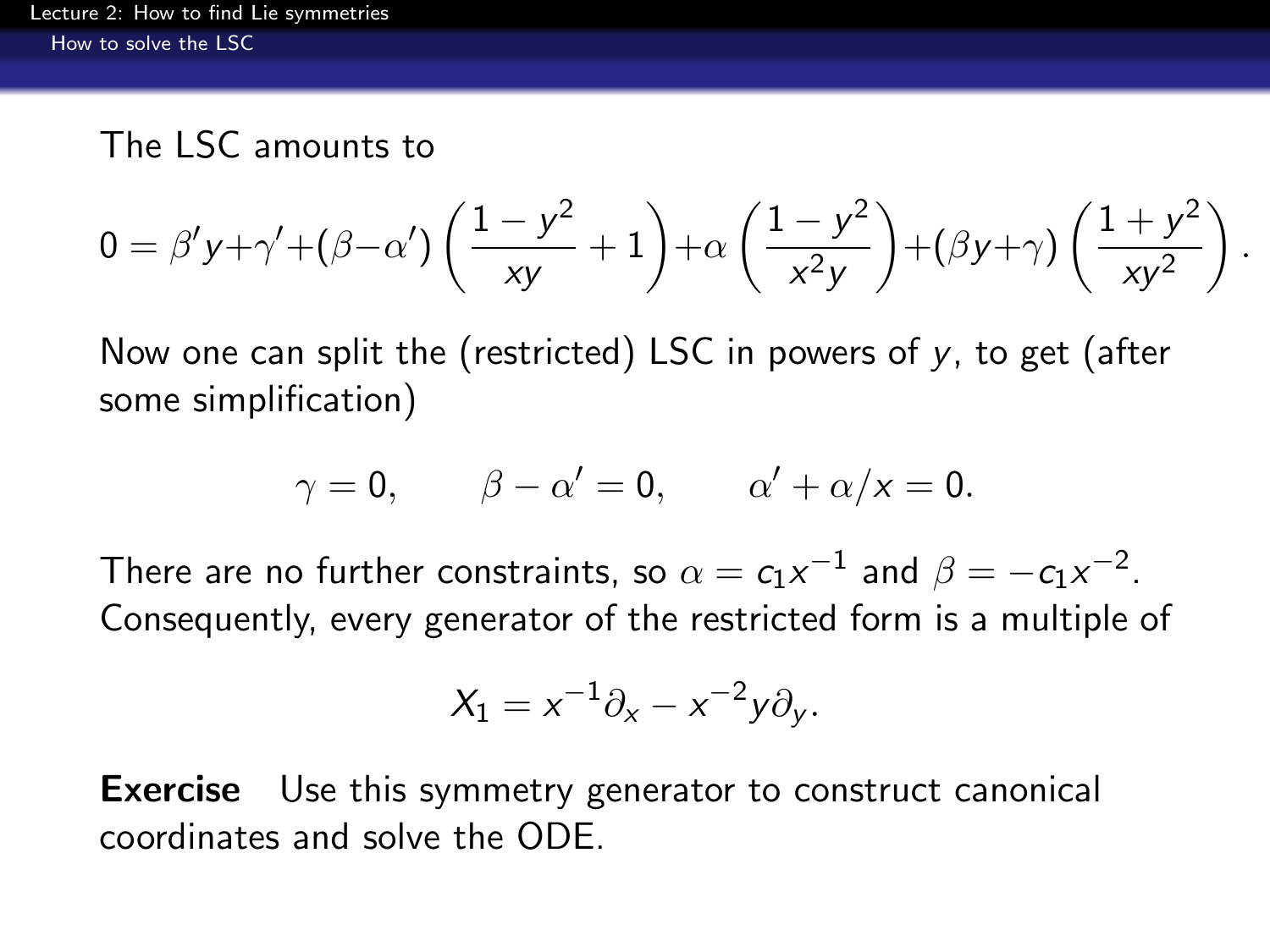#### Beyond point symmetries

A nice version of the prolongation formula (given  $\xi$  and  $\eta$ ) is

$$
\eta^{(k)} = D_x^k Q + y^{(k+1)} \xi,
$$

where  $Q = \eta - y'\xi$  is the characteristic; this is proved recursively. It leads to a very useful splitting of the infinitesimal generator:

$$
X=\xi D_x+Q\partial_y+(D_xQ)\partial_{y'}+(D_x^2Q)\partial_{y''}+\cdots.
$$

<span id="page-22-0"></span>The red term generates trivial Lie symmetries (for arbitrary  $\xi$ ), because its restriction to solutions maps points along solution curves. So X is equivalent (up to a trivial symmetry generator) to

$$
\widetilde{X}=Q\partial_y+(D_xQ)\partial_{y'}+(D_x^2Q)\partial_{y''}+\cdots.
$$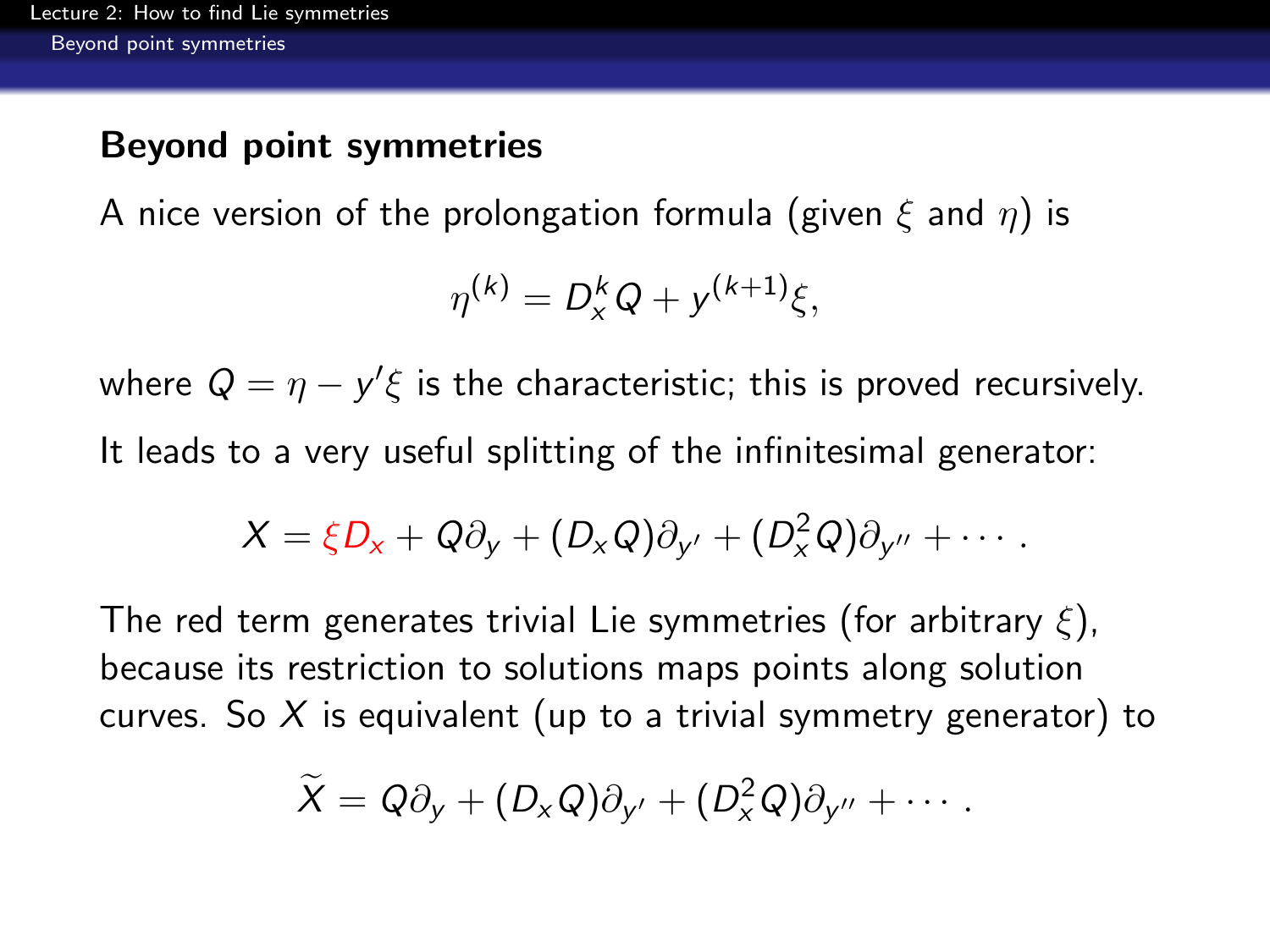[Lecture 2: How to find Lie symmetries](#page-0-0) [Beyond point symmetries](#page-23-0)



For first-order ODEs, the geometrical picture is shown above: the generator X splits into a trivial tangential component,  $\zeta D_{x}$ , and a nontrivial vertical component,  $\overline{X}$ . Here, 'vertical' means that there is no component in the direction of the independent variable x.

<span id="page-23-0"></span>The same picture holds (in the appropriate jet space) for higher order ODEs. The LSCs with  $X$  and  $X$  give the same characteristics.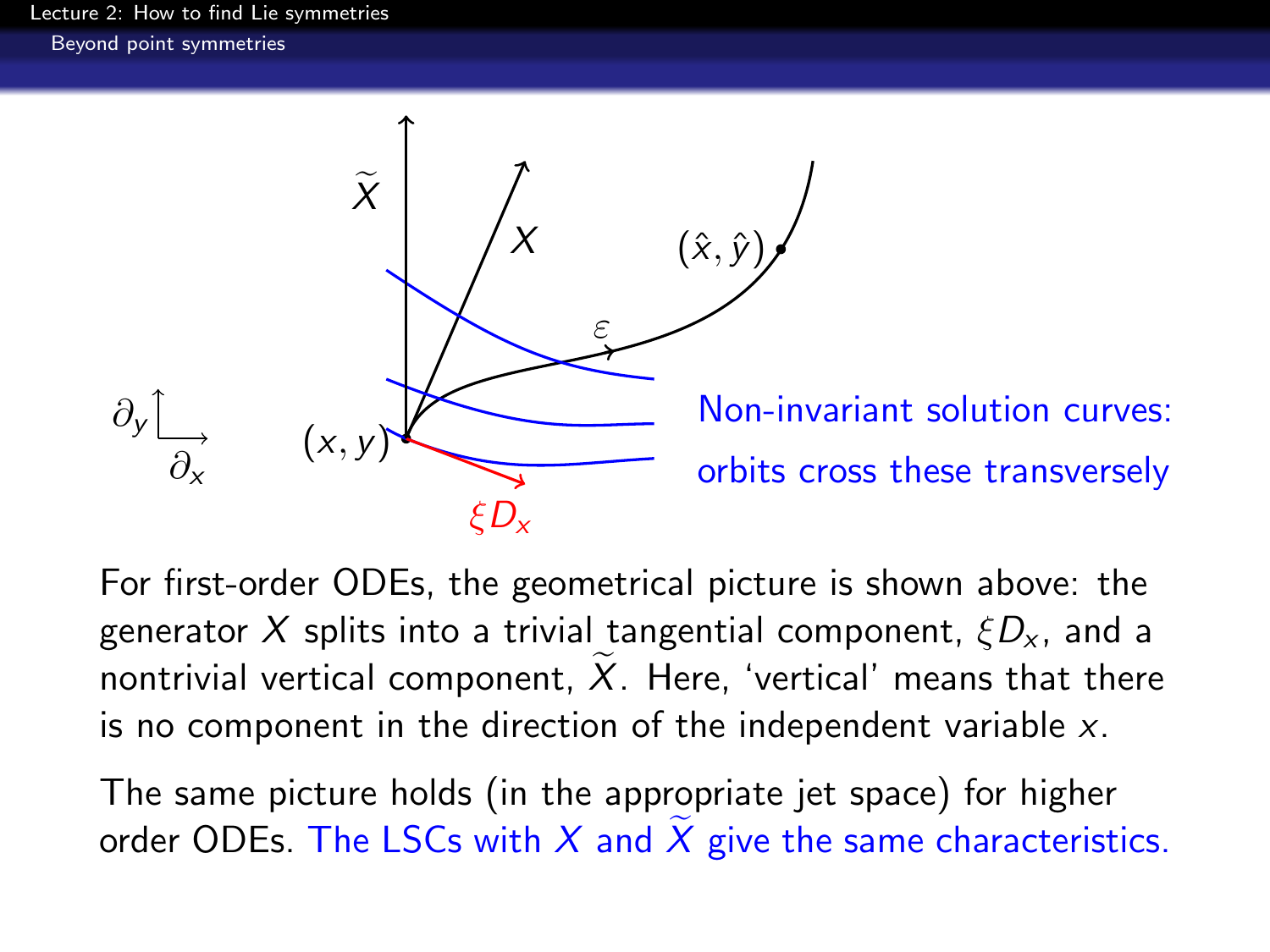So far, we have restricted attention to *point symmetries*, which act as local diffeomorphisms on the  $(x, y)$ -plane. More symmetries are available, which act as local diffeomorphisms on various jet spaces.

Given an ODE of order p, the types of symmetries are as follows.

- Point symmetries have a characteristic that depends only on x, y and y', and is linear in y', so  $Q = \eta(x, y) - \xi(x, y)y'$ .
- Contact symmetries have a characteristic  $Q(x, y, y')$ , with

$$
\xi = -Q_{,y'}, \quad \eta = Q - y'Q_{,y'}, \quad \eta^{(1)} = Q_{,x} + y'Q_{,y}.
$$

<span id="page-24-0"></span>• Dynamical symmetries have a characteristic that depends on some or all of  $x,y,y',\ldots$   $y^{(p-1)}.$  It is usual to set  $\xi=0,$  so that  $\hat{x} = x$ .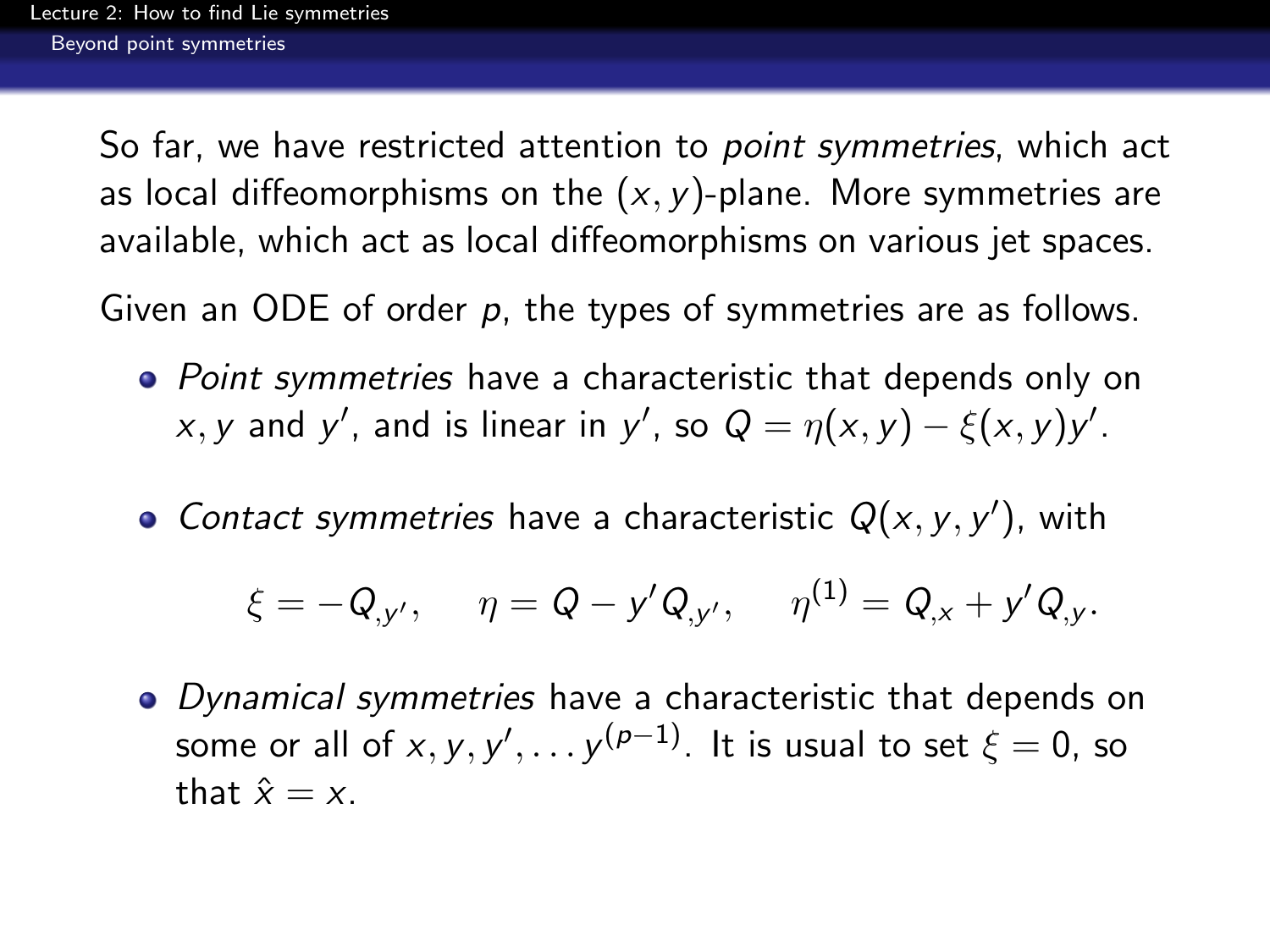To find any of these characteristics, first pick a suitable restriction on Q. Then solve the LSC in the form

$$
\widetilde{X}\Big(y^{(p)}-\omega(x,y,\ldots,y^{(p-1)})\Big)=0\quad\text{on solutions},
$$

using  $y^{(\rho)} = \omega(x,y,\ldots,y^{(\rho-1)})$  to eliminate  $y^{(\rho+k)}$  for all  $k\geq 0$ .

Example Every characteristic of Lie contact symmetries for

$$
y''' = x(x-1)y''^3 - 2xy''^2 + y''
$$

is a linear combination of

 $Q_1 = 1$ ,  $Q_2 = x$ , (point symmetry characteristics)  $Q_3 = e^{y'}, \quad Q_4 = (xy' - y - x)e^{y'}, \quad Q_5 = e^{y - xy' + y' + x}.$ 

<span id="page-25-0"></span>These are obtained by splitting the LSC in powers of  $y''$ .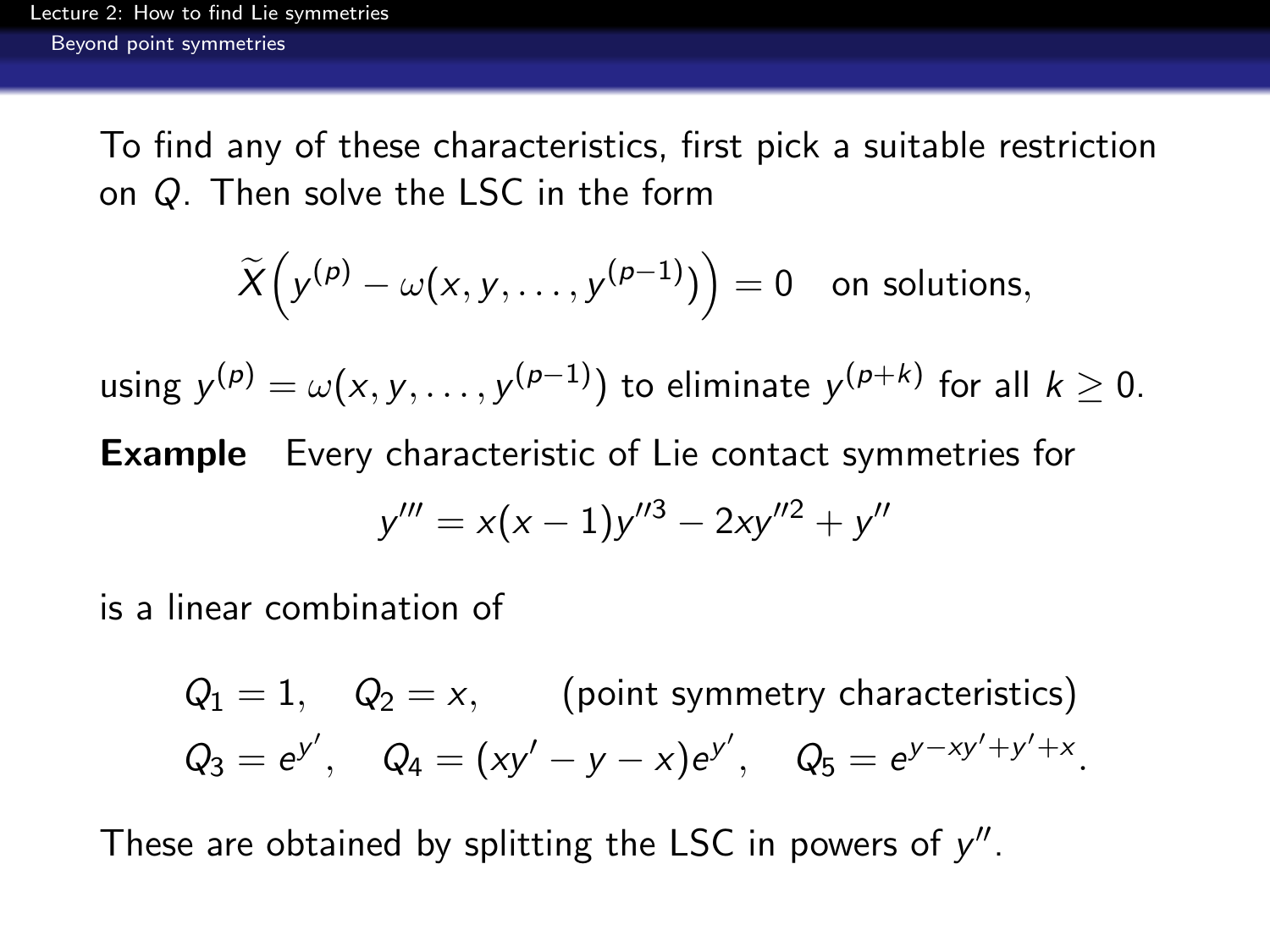Just as for first-order ODEs, there are infinitely many dynamical symmetry characteristics  $\mathsf{Q}(\mathsf{x},\mathsf{y},\dots;\mathsf{y}^{(\rho-1)}).$  To find any of them by splitting the LSC, one must make a further restriction.

The most common restriction is to look for characteristics that are independent of  $y^{(p-1)}$ .

All nontrivial symmetries, dynamical or otherwise, act by changing the arbitrary constants in the general solution of the ODE. (One can regard them as local point transformations on the p-dimensional space of first integrals.)

<span id="page-26-0"></span>The same idea applies to O∆Es.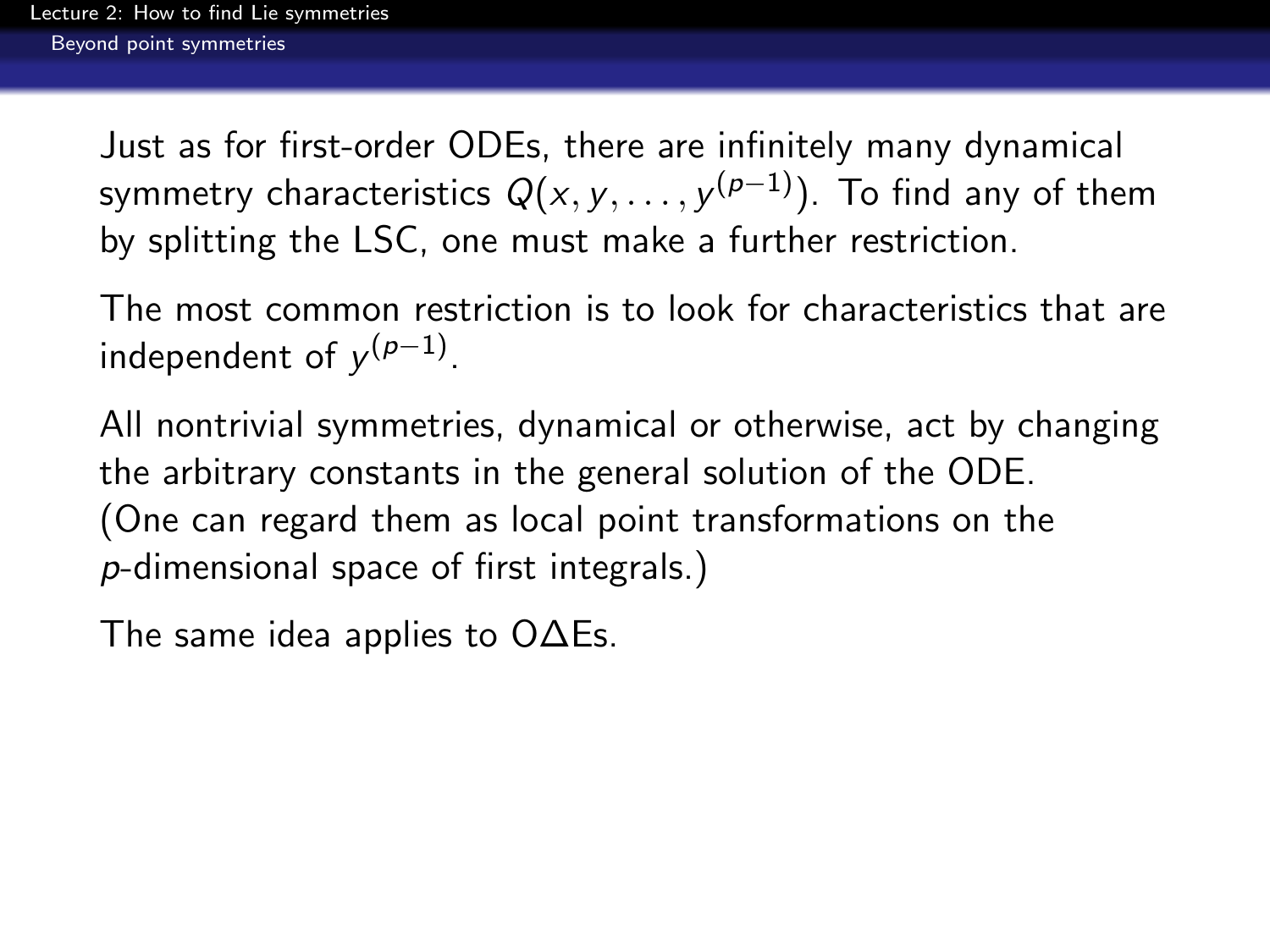# The LSC for a given O∆E

The LSC for a given O∆E is written using the *forward shift* operator,  $S_n$ , which replaces n by  $n + 1$  in all functions of n:

$$
S_n\{f(n)\}=f(n+1),
$$
  $S_nu=u_1,$   $S_nu_i=u_{i+1}.$ 

The last two equations can be combined by using  $u_0$  as another notation for  $u$ ; we will use this alternative whenever it is helpful.

For simplicity, we will assume that u is defined for all  $n \in \mathbb{Z}$ , though what follows can be adapted to any domain.

<span id="page-27-0"></span>For later use, we also introduce the identity operator I, which maps every function of *n* to itself.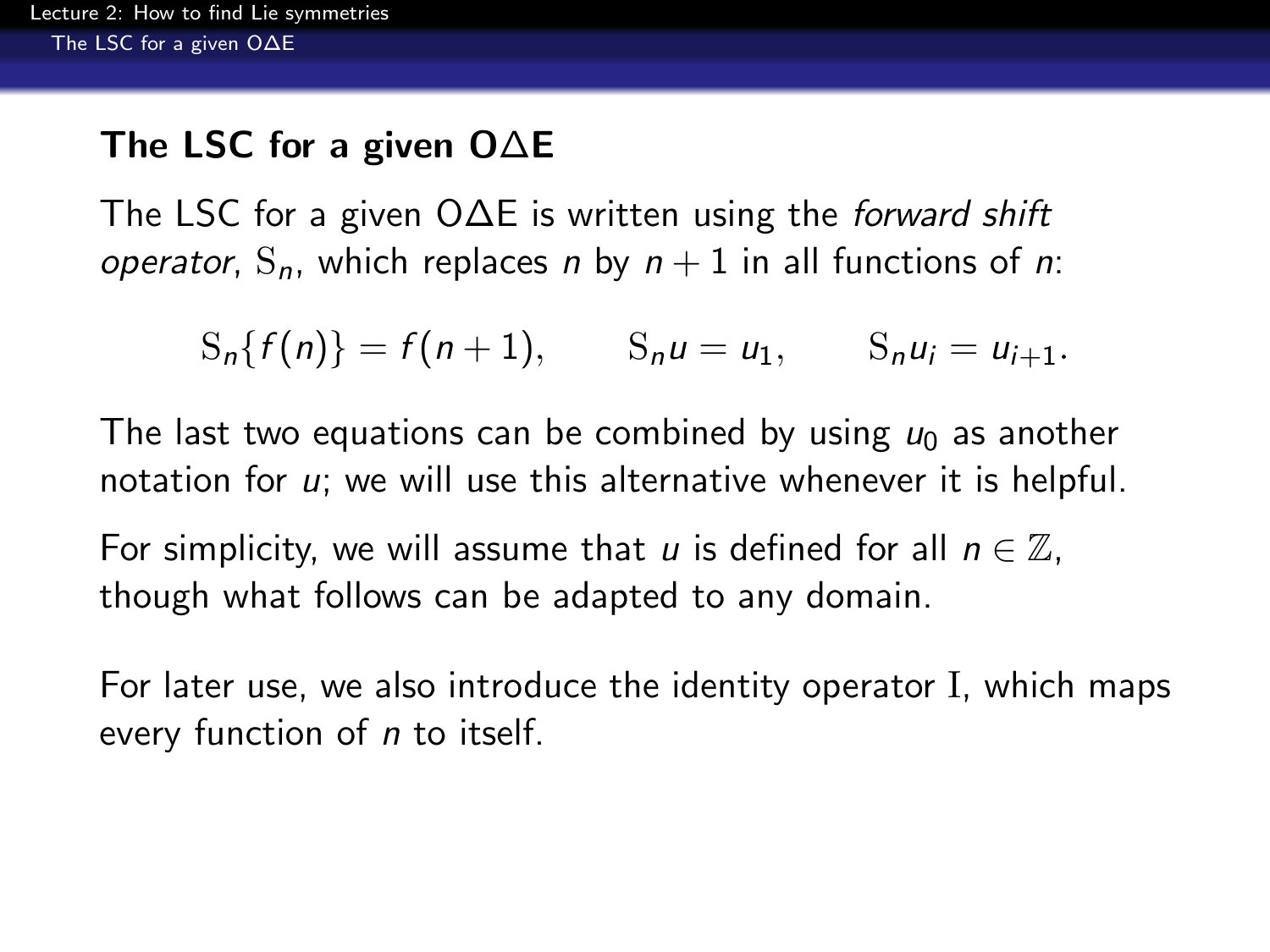For scalar O∆Es, Lie symmetries are of the form

$$
\hat{n} = n, \qquad \hat{u} = u + \varepsilon Q + O(\varepsilon^2).
$$

In particular, Lie point symmetries have  $\hat{u}$  (and thus, Q) dependent on  $n$  and  $u$  only.

The prolongation formula is obtained by replacing n by  $n + k$ .

$$
\hat{u}_k = u_k + \varepsilon S_n^k Q + O(\varepsilon^2).
$$

<span id="page-28-0"></span>Therefore, the infinitesimal generator (prolonged to all orders) is

$$
X = \sum_{k \in \mathbb{Z}} \left( \mathbf{S}_n^k Q \right) \frac{\partial}{\partial u_k}
$$

.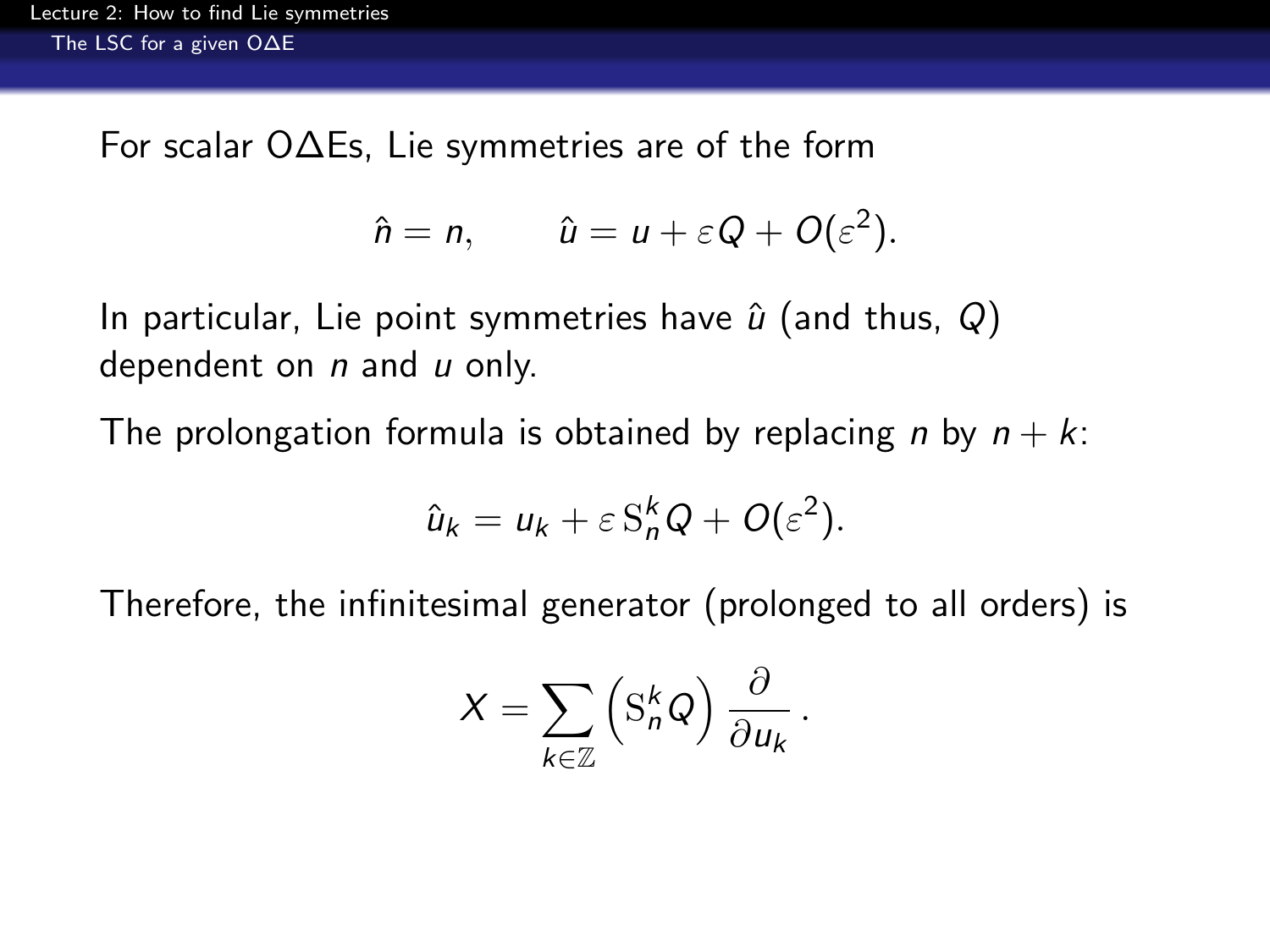#### The symmetry condition for

<span id="page-29-1"></span>
$$
u_p = \omega(n, u, \dots, u_{p-1}) \tag{9}
$$

is

$$
\hat{u}_p = \omega(\hat{n}, \hat{u}, \dots, \hat{u}_{p-1}) \quad \text{when (9) holds.}
$$

Just as for ODEs, the LSC for Lie symmetries is obtained by expanding the symmetry condition to first order in  $\varepsilon$ :

$$
X\{u_p-\omega(n,u,\ldots,u_{p-1})\}=0
$$
 when (9) holds.

Using  $\omega$  as shorthand for  $\omega(n, u, \ldots, u_{p-1})$ , the LSC amounts to

$$
S_n^p Q - \omega_{,1} Q - \omega_{,2} S_n Q - \cdots \omega_{,p} S_n^{p-1} Q = 0 \quad \text{when (9) holds,}
$$

<span id="page-29-0"></span>where the subscript,  $i$  denotes the partial derivative with respect to the  $i^{\text{th}}$  *continuous* argument. For example,  $\omega_{,\bm p} = \partial \omega / \partial \, u^{(\bm p-1)}.$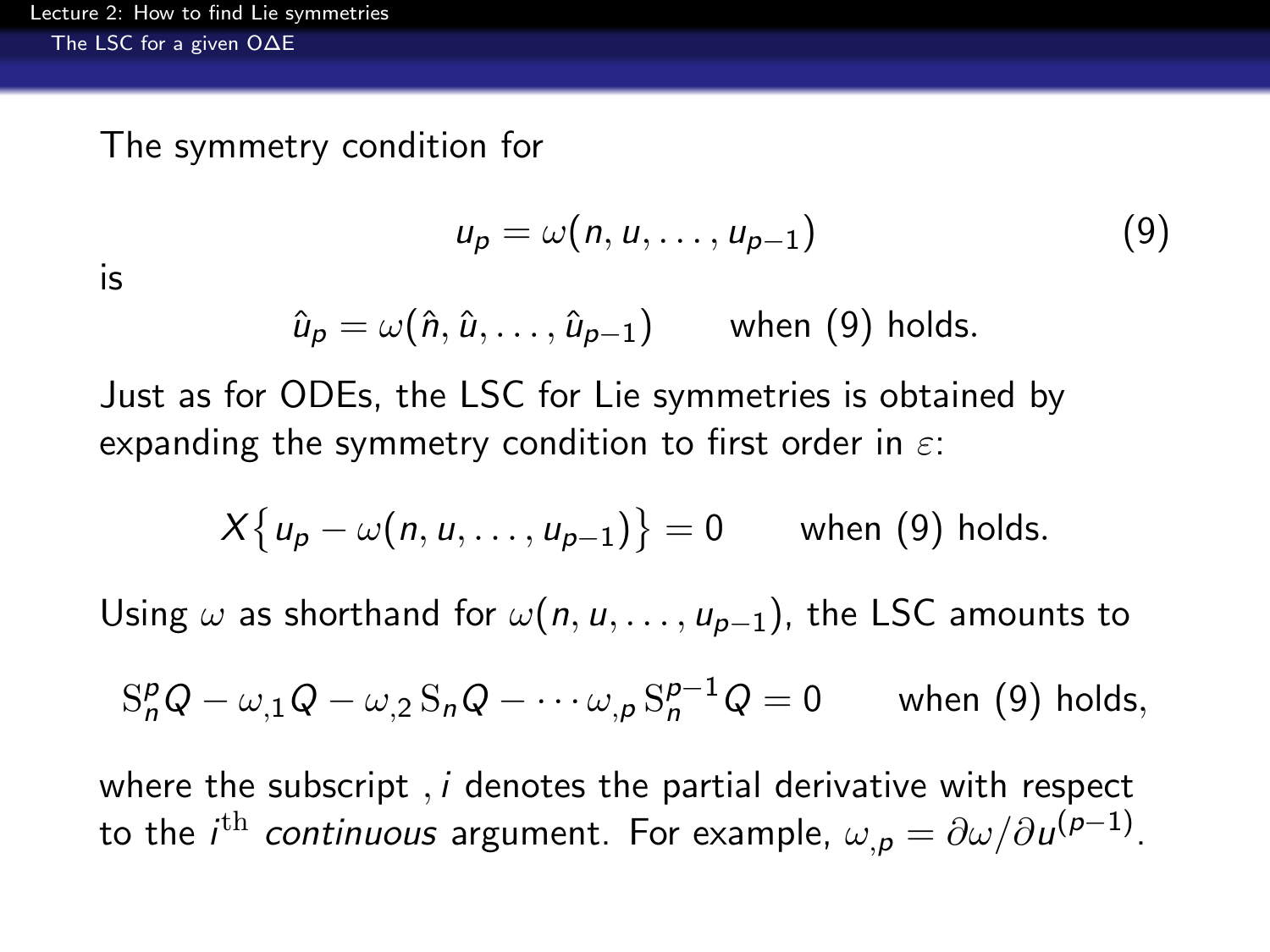For most nonlinear O $\Delta$ Es of order  $p > 1$ , one can find all Lie point symmetries from the LSC, without having to restrict Q. To see how, let us examine the LSC for a given second-order O∆E,

$$
u_2=\omega(n,u,u_1),\qquad \qquad (10)
$$

which is a *functional equation* (not an ODE or PDE) for  $Q$ :

$$
Q(n+2,\omega)-\omega_{,2} Q(n+1,u_1)-\omega_{,1} Q(n,u)=0. \qquad (11)
$$

<span id="page-30-0"></span>Although functional equations are generally hard to solve, Lie symmetries are diffeomorphisms. Consequently, Q is a locally smooth function of its continuous argument and so the LSC can be solved by the method of *differential elimination*. Before discussing this method in general, we begin with a simple example.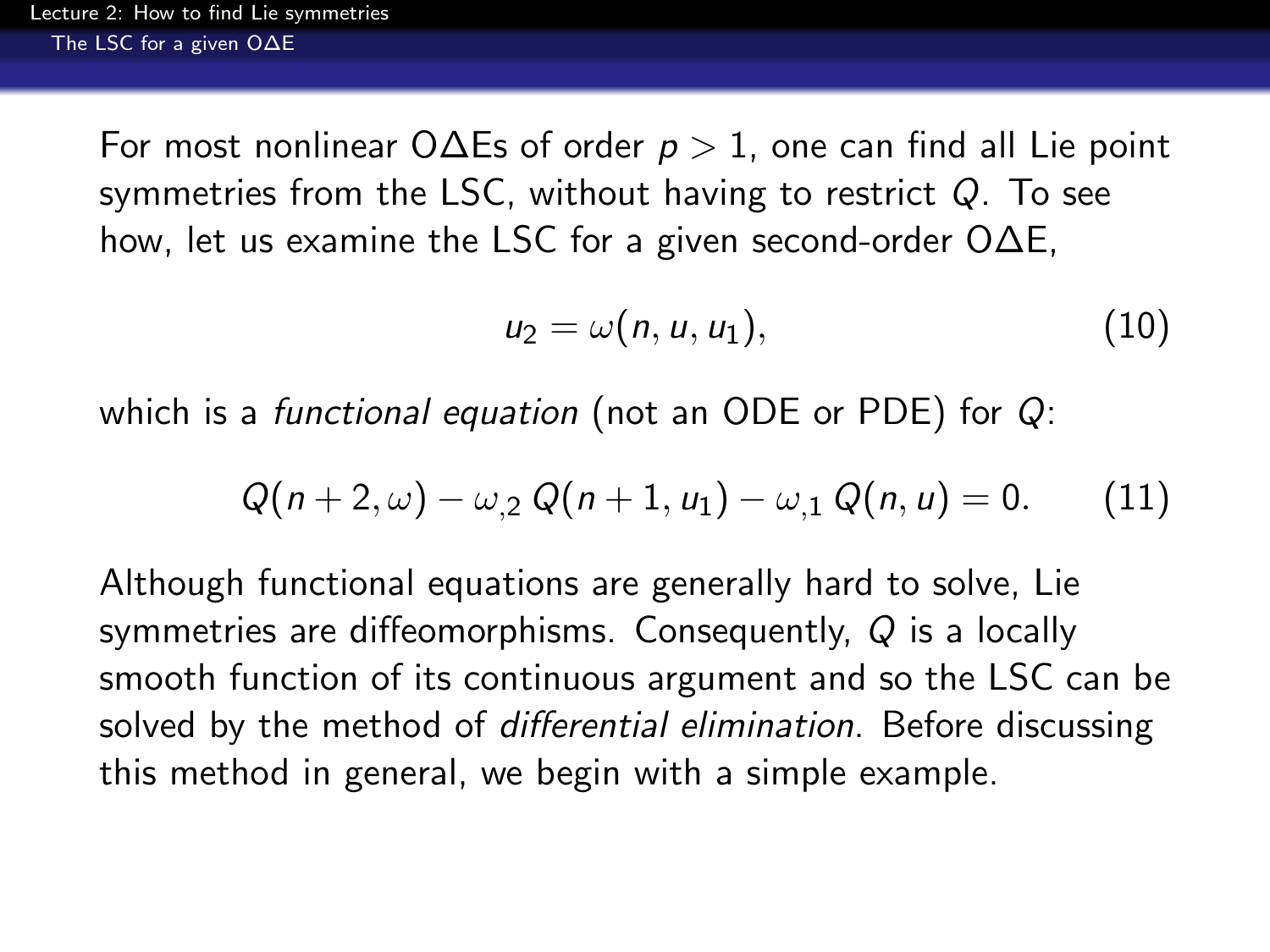**Example** The LSC for Lie point symmetries of  $u_2 = (u_1)^2/u$  is  $Q(n+2,(u_1)^2/u) - 2(u_1/u) Q(n+1,u_1) + (u_1/u)^2 Q(n,u) = 0.$ 

In each term, Q depends on only one continuous variable (and one discrete variable). We could differentiate the LSC in order to eliminate that term. In particular,

<span id="page-31-1"></span>
$$
\left\{-\frac{u^2}{(u_1)^2}\frac{\partial}{\partial u}-\frac{u}{2u_1}\frac{\partial}{\partial u_1}\right\}Q\left(n+2,(u_1)^2/u\right)=0.
$$

By applying the differential operator in braces to the LSC, we eliminate the first term in the LSC and obtain

$$
Q'(n+1, u_1) - \frac{1}{u_1} Q(n+1, u_1) - Q'(n, u) + \frac{1}{u} Q(n, u) = 0.
$$
 (12)

<span id="page-31-0"></span>This has more terms than the LSC does, but  $Q$  and  $Q'$  only take two pairs of arguments, instead of three.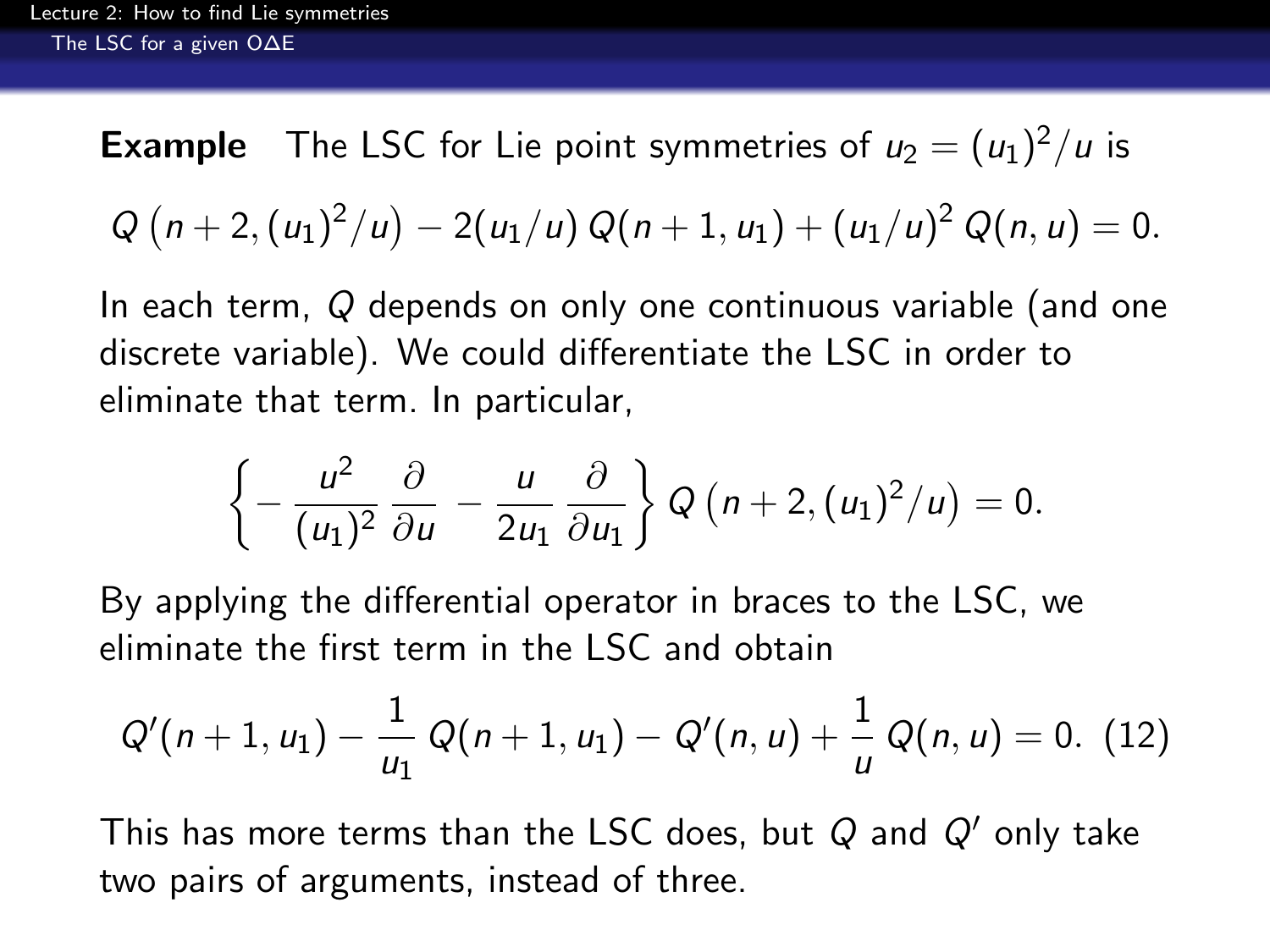Continue the process, by differentiating  $(12)$  with respect to u, in order to eliminate  $Q'(n+1, u_1)$ . This gives

<span id="page-32-1"></span>
$$
\[ -Q'(n,u)+\frac{1}{u}Q(n,u)\]'=0.
$$
 (13)

Having found a (parametrized) differential equation for Q, we can start to solve the system. Integrate [\(13\)](#page-32-1) once, to obtain

$$
Q'(n, u) - \frac{1}{u} Q(n, u) = \alpha(n), \qquad (14)
$$

where  $\alpha(n)$  is to be determined. Now substitute [\(14\)](#page-32-2) into the intermediate equation [\(12\)](#page-31-1), which gives the O∆E

<span id="page-32-3"></span><span id="page-32-2"></span>
$$
\alpha_1-\alpha=0.
$$

<span id="page-32-0"></span>Consequently  $\alpha = c_1$ , so the general solution of [\(12\)](#page-31-1) is

$$
Q(n, u) = c_1 u \ln |u| + \beta(n) u.
$$
 (15)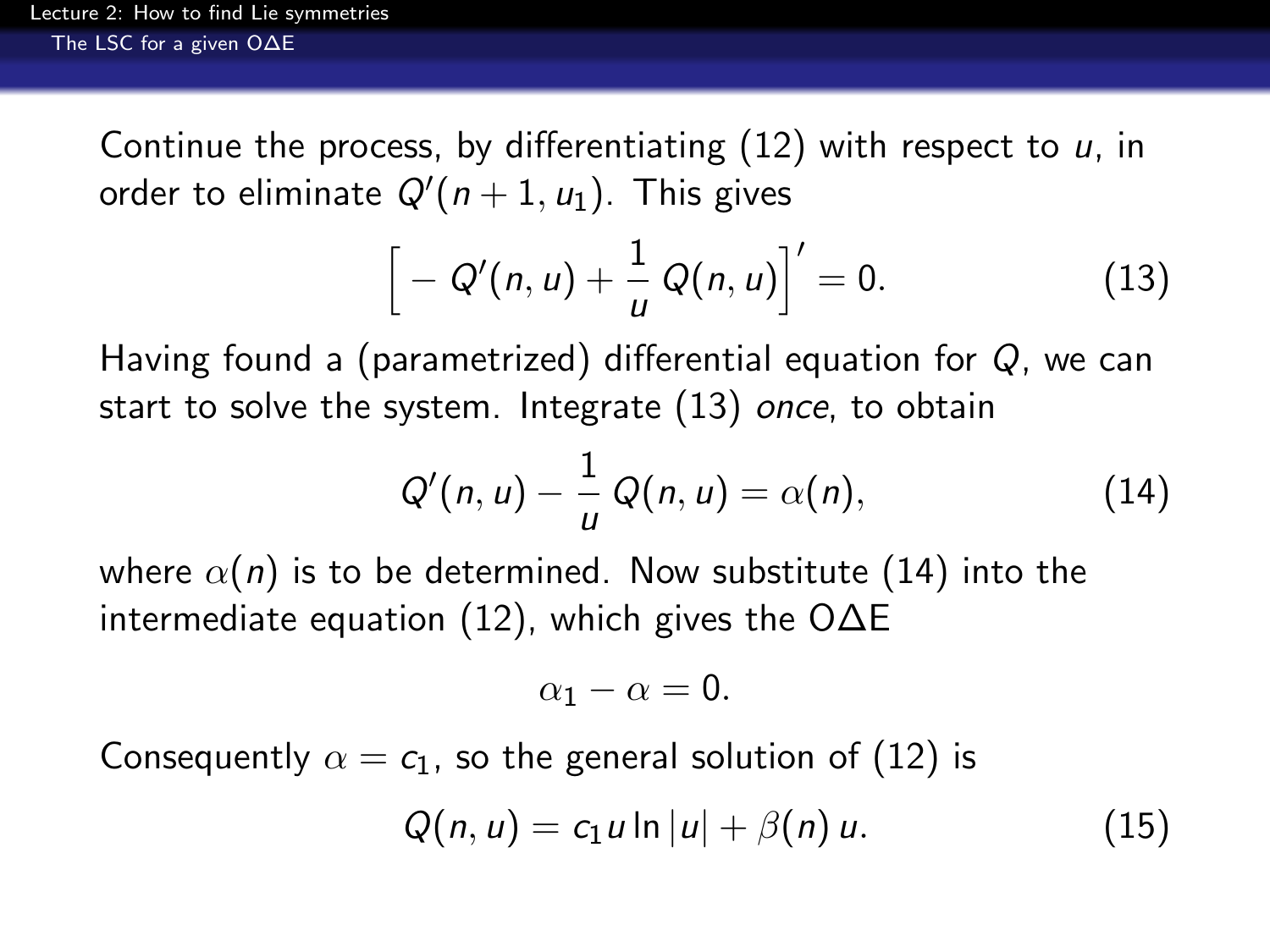Finally, substitute [\(15\)](#page-32-3) into the LSC to obtain (after cancellation)

$$
\beta_2-2\beta_1+\beta=0.
$$

The general solution of this linear O∆E is

$$
\beta(n)=c_2n+c_3,
$$

and hence the general solution of the LSC is

$$
Q(n, u) = c_1 u \ln |u| + c_2 nu + c_3 u.
$$

<span id="page-33-0"></span>In other words, every characteristic is a linear combination of

$$
Q_1 = u \ln |u|
$$
,  $Q_2 = nu$ ,  $Q_3 = u$ .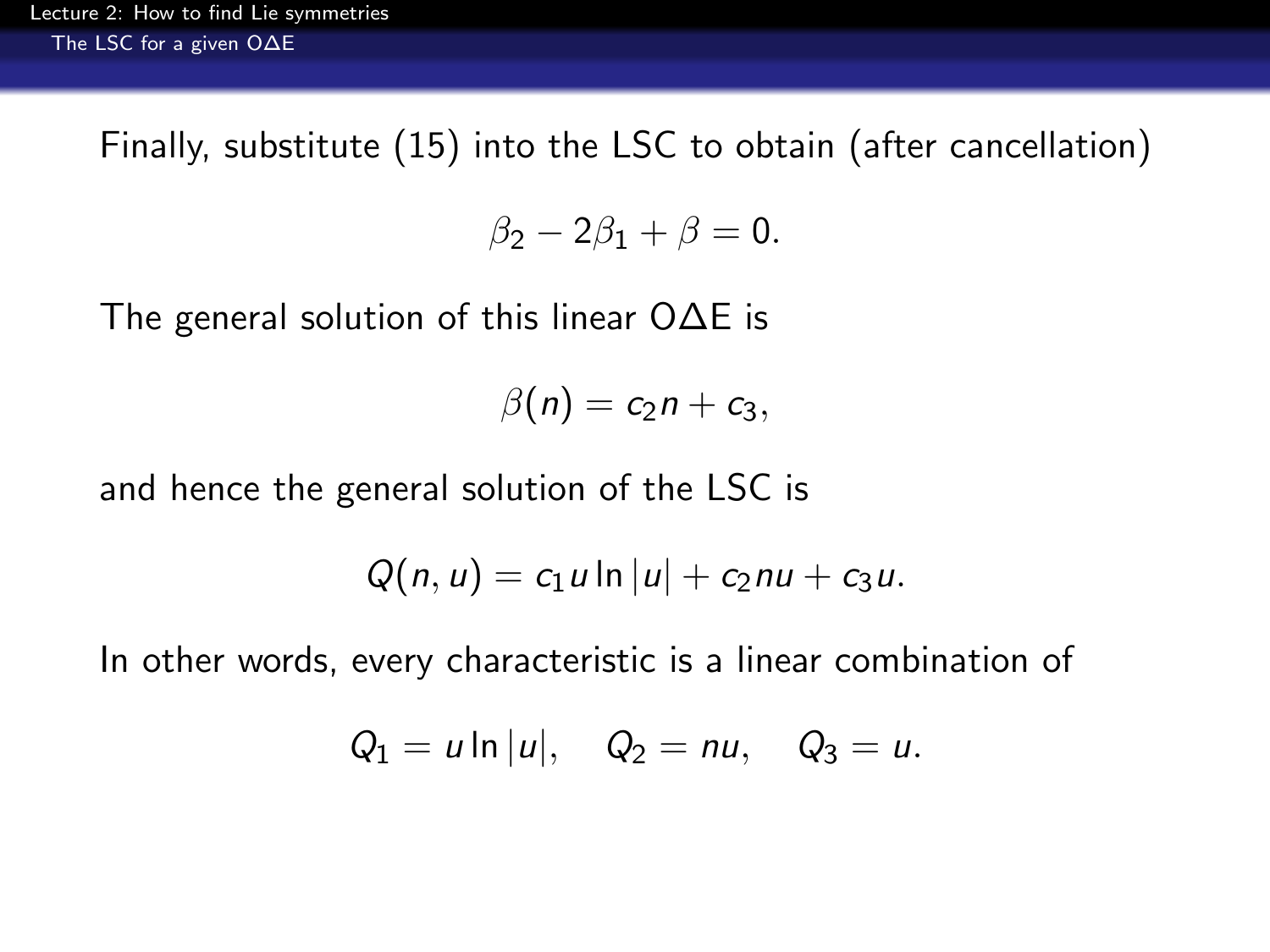This example illustrates the general technique for obtaining Lie point of any difference equation of order  $p > 2$ :

- **4** Write down the LSC.
- 2 Apply appropriate differential operators to reduce the number of unknown functions.
- <sup>3</sup> Having reached a differential equation, back-substitute and solve the resulting linear difference equations.
- **4** Iterate, if necessary.

Exactly the same approach may be used to obtain dynamical symmetries, with Q dependent on  $n, u, u_1, \ldots, u_{p-1}$ , provided that Q is restricted is some way.

<span id="page-34-0"></span>For first-order O $\Delta$ Es, it is necessary to assume that Q has a particular dependence on  $u$ . A common assumption is

<span id="page-34-1"></span>
$$
Q(n, u) = \alpha(n) u^2 + \beta(n) u + \gamma(n). \qquad (16)
$$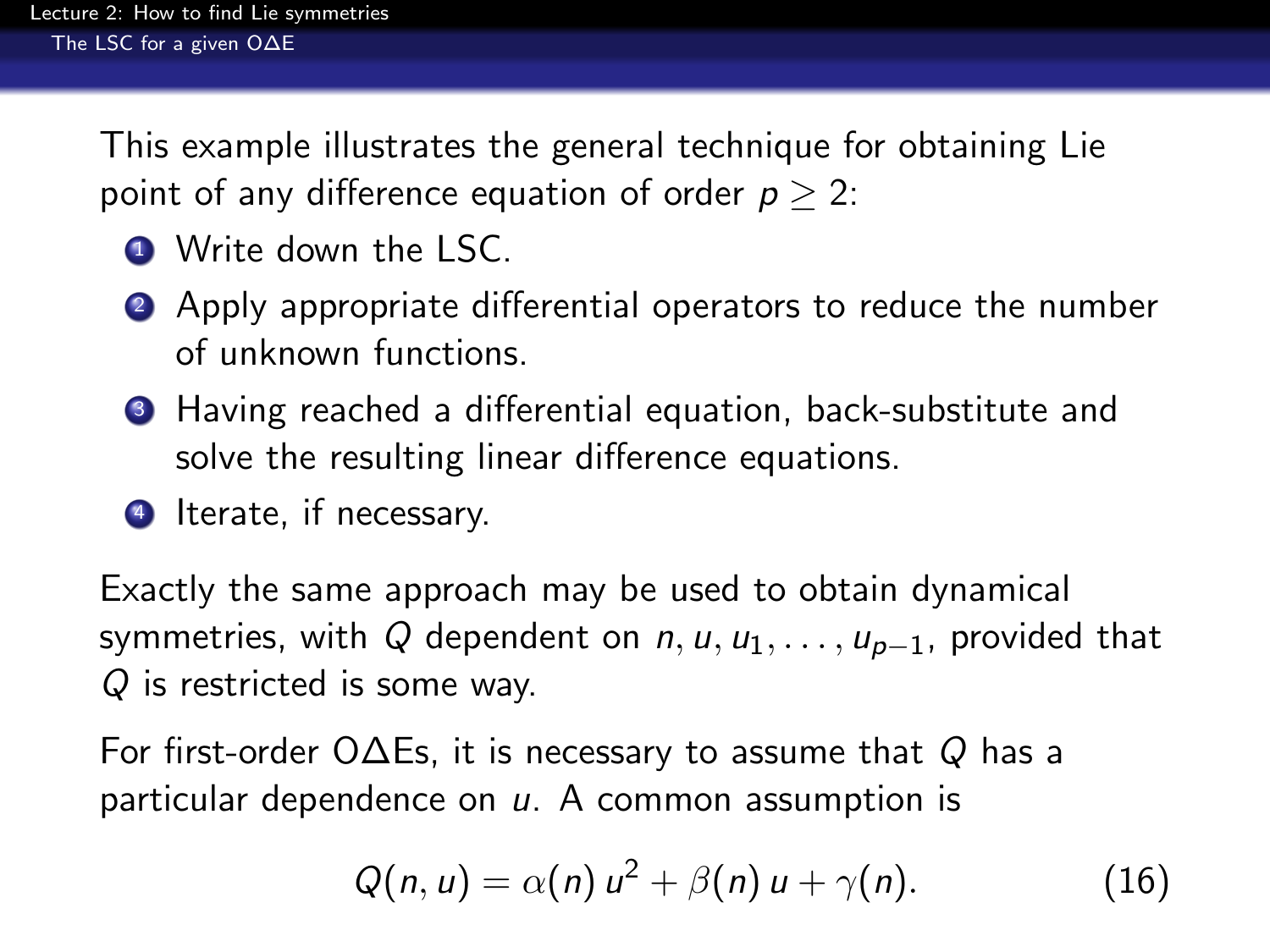## **Example** The LSC for the O $\Delta E$   $u_1 = u/(1 + nu)$  is

$$
Q(n+1, u/(1+nu)) - Q(n, u)/(1+nu)^2 = 0.
$$

With the restriction [\(16\)](#page-34-1), the LSC reduces to

$$
u^{2} \alpha_{1} + u(1 + nu)\beta_{1} + (1 + nu)^{2} \gamma_{1} - u^{2} \alpha - u\beta - \gamma = 0,
$$

<span id="page-35-0"></span>which we split into a system of O∆Es by comparing powers of u:

| $u^2$ terms: | $\alpha_1 + n\beta_1 + n^2\gamma_1 - \alpha = 0$ , |
|--------------|----------------------------------------------------|
| $u$ terms:   | $\beta_1 + 2n\gamma_1 - \beta = 0$ ,               |
| other terms: | $\gamma_1 - \gamma = 0$ .                          |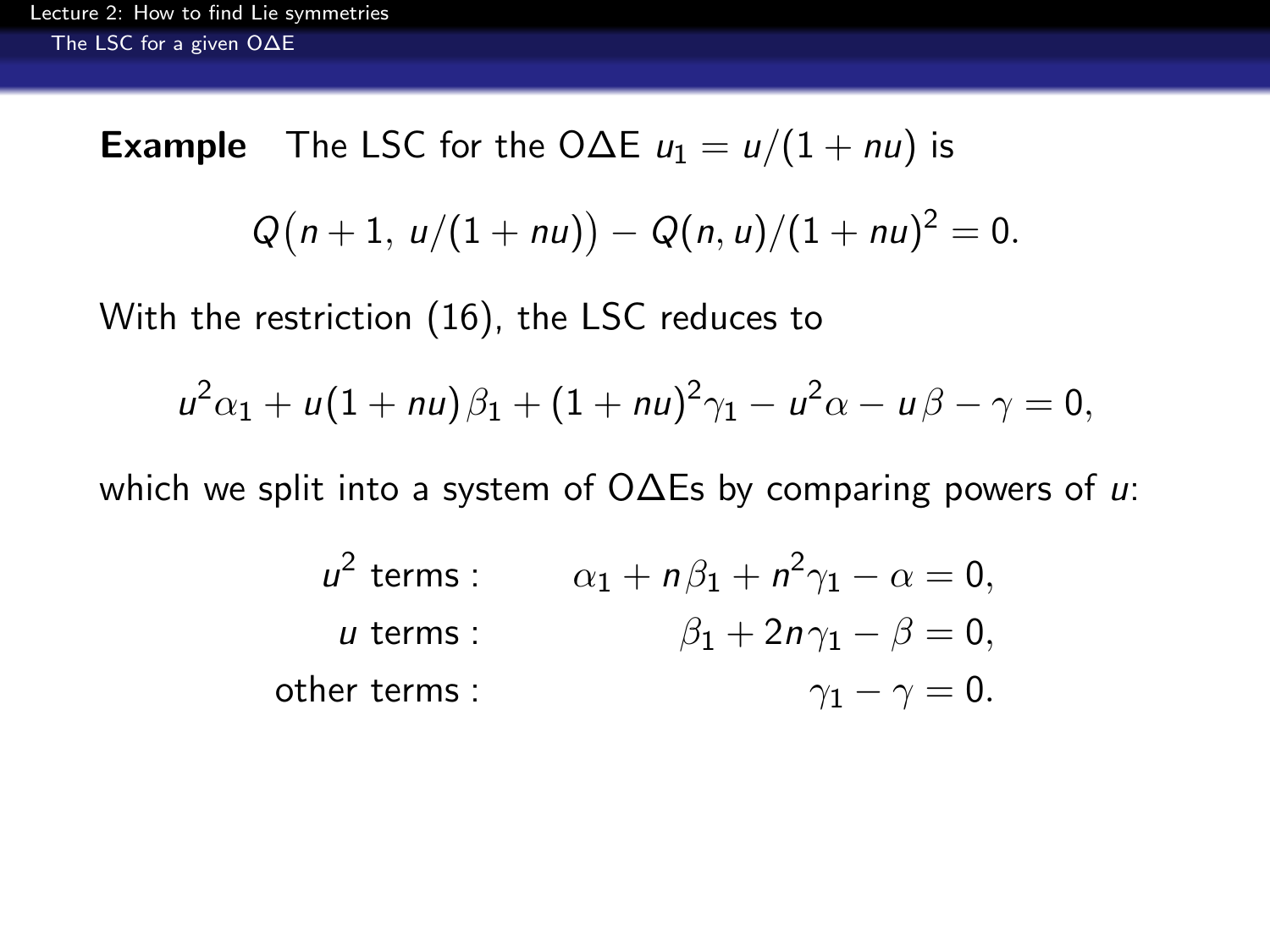Systems in this 'triangular' form are solved by starting at the bottom and working up. In this case, each of the scalar equations is easy to solve, so there is no need to restrict  $\alpha$ ,  $\beta$  or  $\gamma$ . We obtain

$$
\gamma = c_1,
$$
  
\n
$$
\beta = c_2 - c_1 n(n-1),
$$
  
\n
$$
\alpha = c_3 - c_2 n(n-1)/2 + c_1 n^2 (n-1)^2/4.
$$

Therefore every characteristic that is quadratic in  $u$  is of the form

$$
Q(n, u) = c_1 \left(1 - \frac{n(n-1)}{2} u\right)^2 + c_2 u \left(1 - \frac{n(n-1)}{2} u\right) + c_3 u^2.
$$

<span id="page-36-0"></span>Note For systems not in triangular form, one may need to combine the O $\Delta$ Es to solve them. If necessary, restrict  $\alpha$ ,  $\beta$  and  $\gamma$ .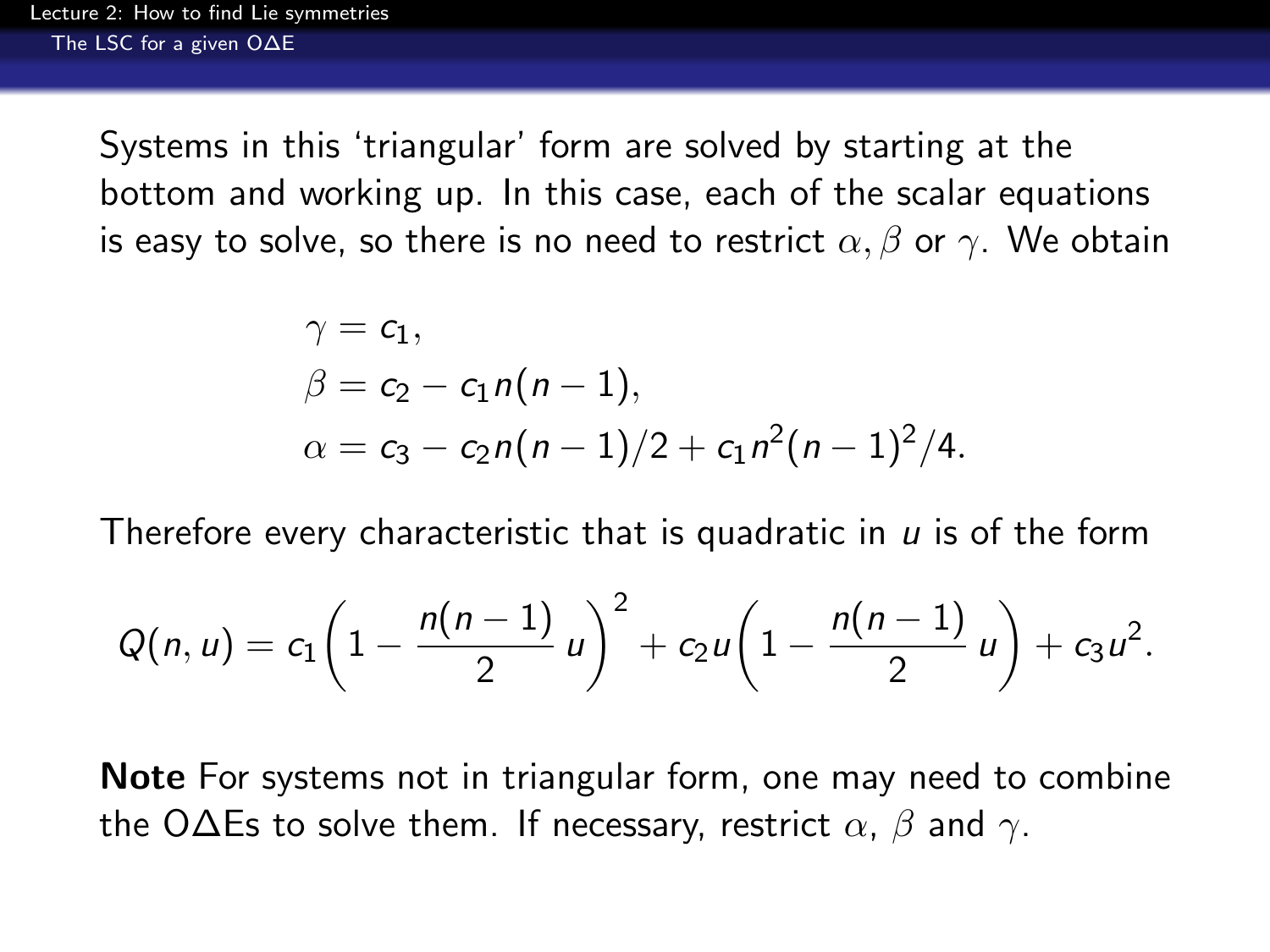#### Potential problems with differential elimination

1. Generally, each elimination increases the number of terms, a phenomenon known as expression swell. This makes it difficult to find dynamical symmetries of high-order O∆Es.

2. In view of the above, it is wise to use computer algebra to keep track of the calculations. However, beware of computer algebra solvers for differential and difference equations. They may overlook some solutions!

<span id="page-37-0"></span>3. It may be difficult (or even impossible) to solve some of the linear difference equations in Step 3. However, this is unusual for nonlinear O∆Es.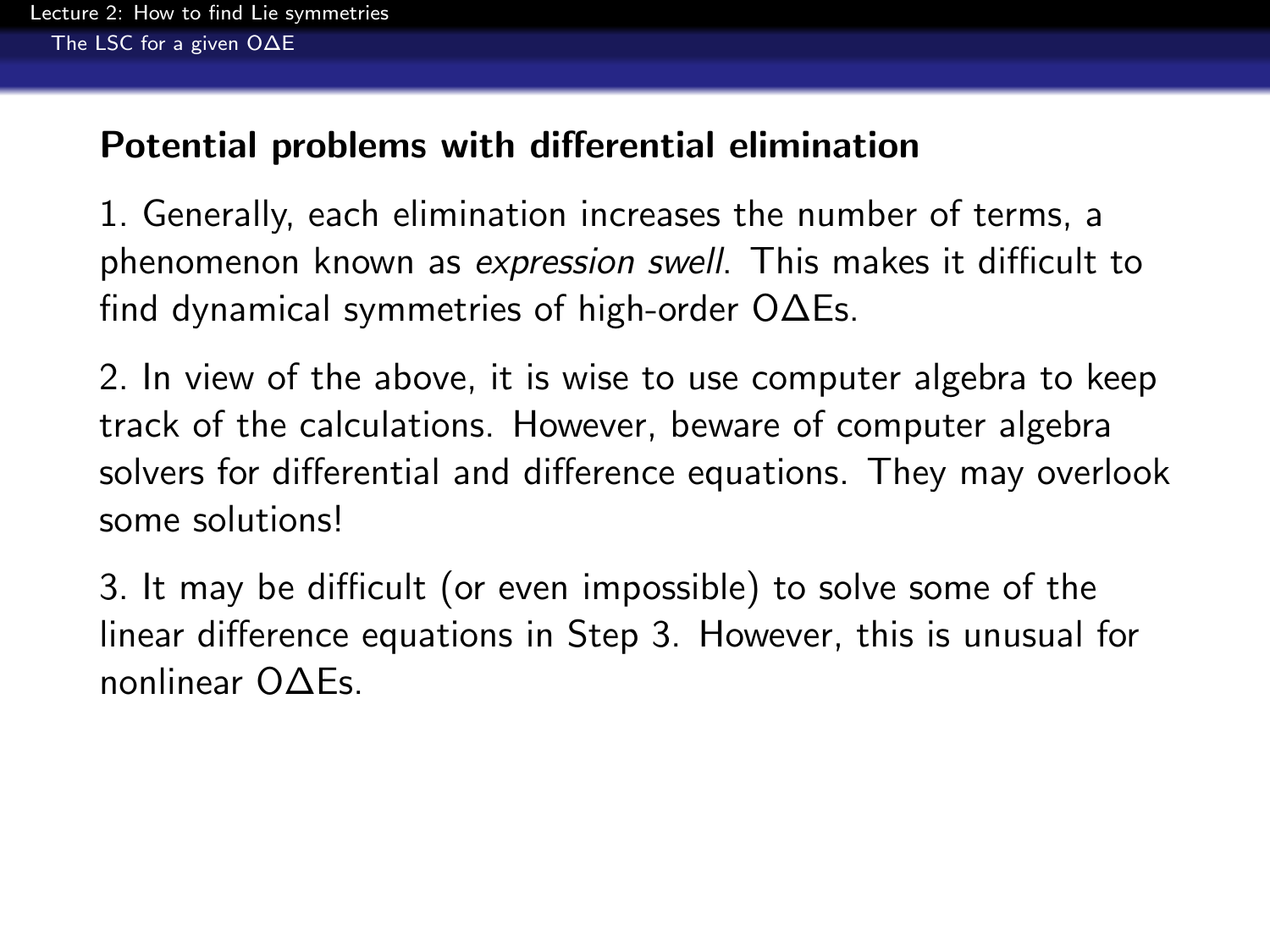## Inherited symmetries

For ODEs and O∆Es, the set of Lie symmetry characteristics that satisfy a particular restriction is a vector space. However, for the set of all Lie point symmetries, there is an extra structure.

**Theorem** If  $X_i$  and  $X_i$  generate Lie symmetries (of any type), so does  $[X_i, X_j] = X_iX_j - X_jX_i$  .

**Corollary** The space  $\mathcal{L}$  of all Lie point symmetry generators is a Lie algebra under the commutator  $[\cdot, \cdot]$ .

<span id="page-38-0"></span>Note The space of all dynamical symmetry generators is also a Lie algebra, but it is easier to find the set of all Lie point symmetries (when  $p > 2$ ) and to construct their canonical coordinates!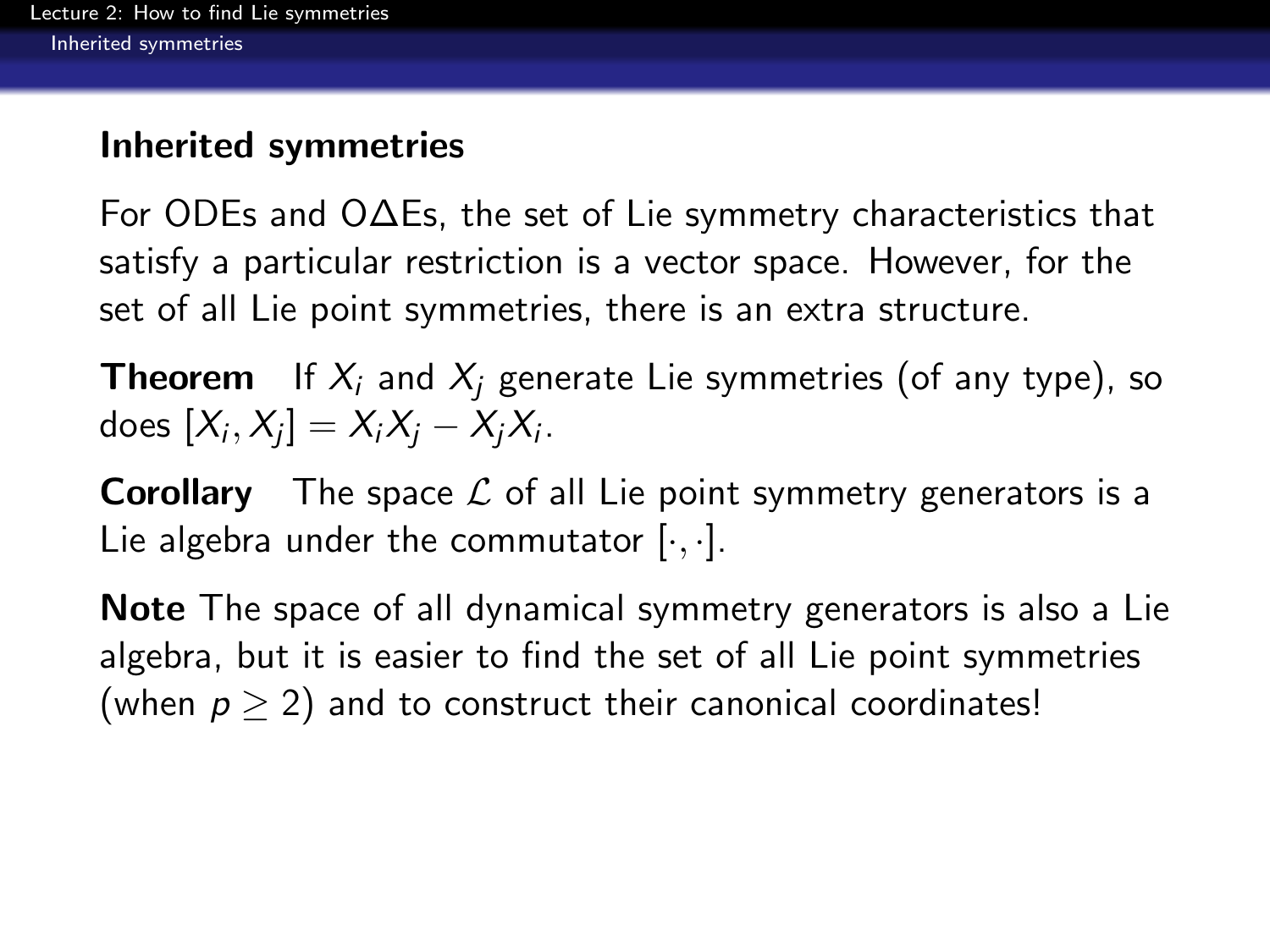An R-dimensional Lie algebra  $\mathcal L$  is solvable if the derived series,

$$
\mathcal{L}^{(0)} = \mathcal{L}, \qquad \mathcal{L}^{(i+1)} = [\mathcal{L}^{(i)}, \mathcal{L}^{(i)}],
$$

stops at  $\{0\}$ . If  $\mathcal L$  is solvable, one can use the derived series to construct a chain of subalgebras,

$$
\{0\}=\mathcal{L}_0\subset \mathcal{L}_1\subset\cdots\subset \mathcal{L}_R=\mathcal{L},
$$

such that each  $\mathcal{L}_k$  is a k-dimensional ideal of  $\mathcal{L}_{k+1}$ . Given such a chain, a canonical basis for L satisfies  $\mathcal{L}_k = \text{Span}(X_1, \ldots, X_k)$ , for  $k=1,\ldots,R$ .

<span id="page-39-0"></span>**Theorem** Given an ODE or O $\Delta$ E of order  $p > 2$ , suppose that  $\mathcal{L}$ is solvable and that  $X_1, \ldots, X_R$  is a canonical basis. When the ODE or O∆E is reduced using canonical coordinates corresponding to  $X_1$ , the reduced equation inherits the symmetries generated by  $X_2, \ldots, X_R$ .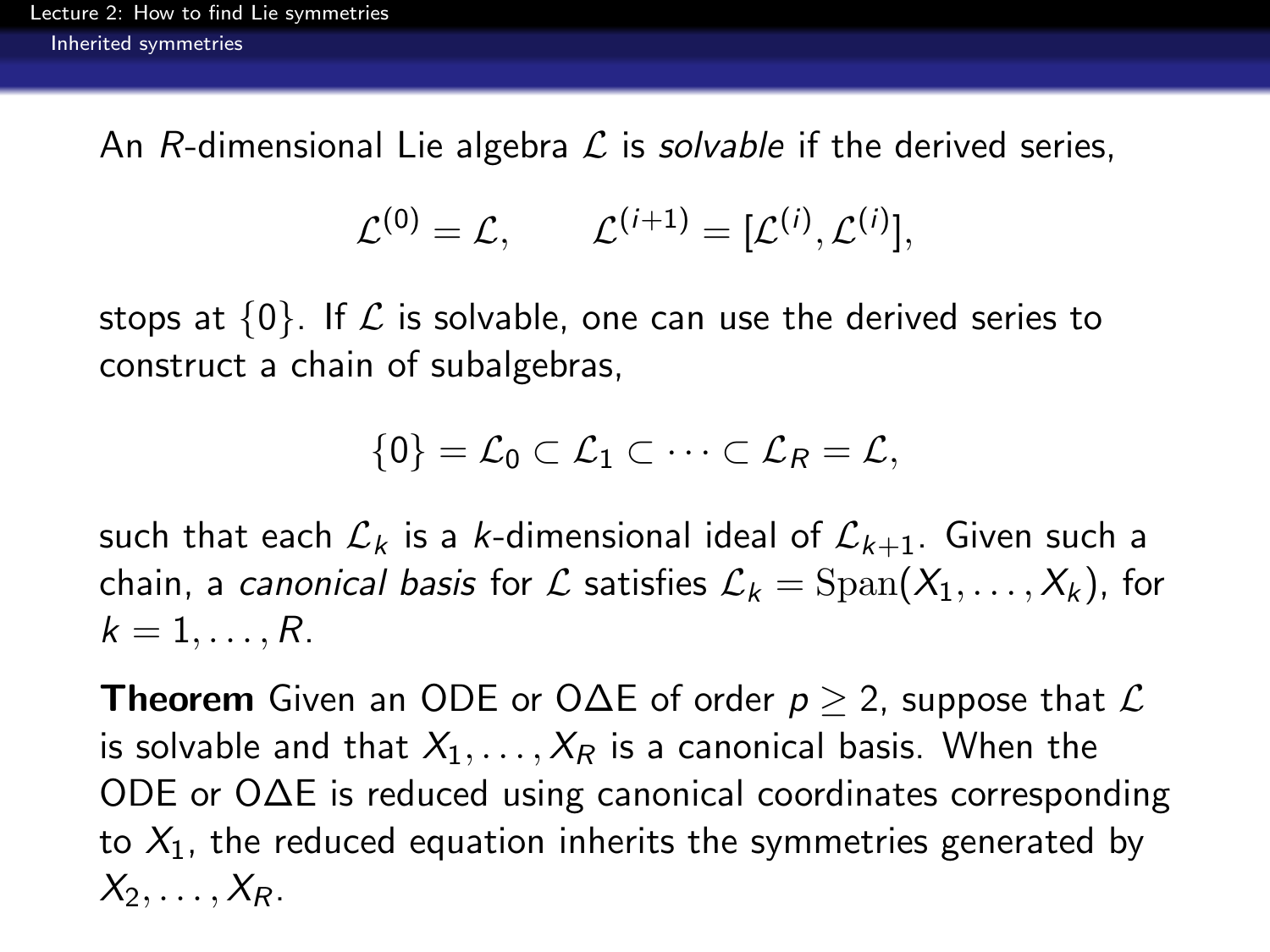**Example** The Lie algebra  $\mathcal L$  of point symmetry generators for

$$
u_3 = u_2 + \frac{(u_2 - u_1)^2}{u_1 - u}
$$

has a canonical basis

$$
X_1=\partial_u,\qquad X_2=u\partial_u.
$$

Reduce the order by using  $X_1$ , whose canonical coordinate is  $s = u$ .

$$
v_2=v_1^2/v \qquad v=u_1-u.
$$

The reduced O $\Delta$ E inherits the symmetries generated by  $X_2$ , as

$$
X_2v = u\frac{\partial v}{\partial u} + u_1\frac{\partial v}{\partial u_1} = u_1 - u = v.
$$

Therefore  $X_2$  reappears as the scaling symmetry generator

$$
\tilde{X}_2 = v \partial_v \,,
$$

<span id="page-40-0"></span>which enables one to carry out a second reduction of order.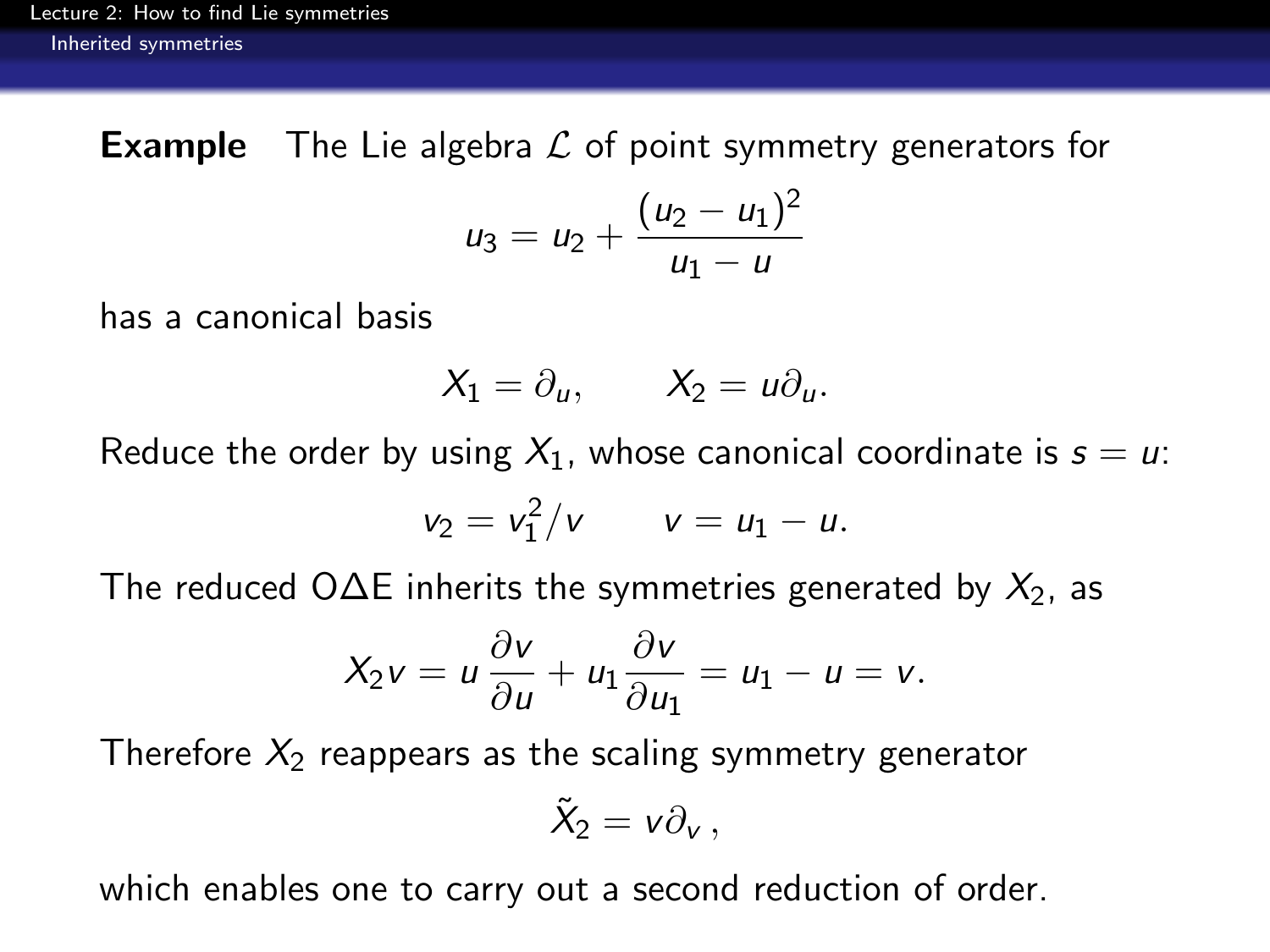By contrast, let us use  $X_2$  first, with  $\tilde{s} = \ln |u|$  and  $\tilde{v} = u_1/u$  for simplicity. (For the same reason as for ODEs, we can take  $\tilde{v}$  to be a locally invertible function of  $\tilde{s}_1 - \tilde{s}$ .)

This reduction of order works (as it is guaranteed to do), yielding

<span id="page-41-1"></span>
$$
\tilde{v}_2 = 1 + \frac{\tilde{v}(\tilde{v}_1 - 1)^2}{\tilde{v}_1(\tilde{v} - 1)}.
$$
\n(17)

However, the reduced O∆E [\(17\)](#page-41-1) has no Lie point symmetries. What has happened to the symmetries generated by  $X_1$ ? As before, apply  $X_1$  (prolonged) to  $\tilde{v}$ , to get

$$
X_1\tilde{v}=\frac{\partial \tilde{v}}{\partial u}+\frac{\partial \tilde{v}}{\partial u_1}=\frac{1}{u}-\frac{u_1}{u^2}=\frac{1-\tilde{v}}{u}.
$$

<span id="page-41-0"></span>This is not a function of  $\tilde{v}$  only, so it cannot be a generator of Lie point symmetries for the reduced O∆E [\(17\)](#page-41-1).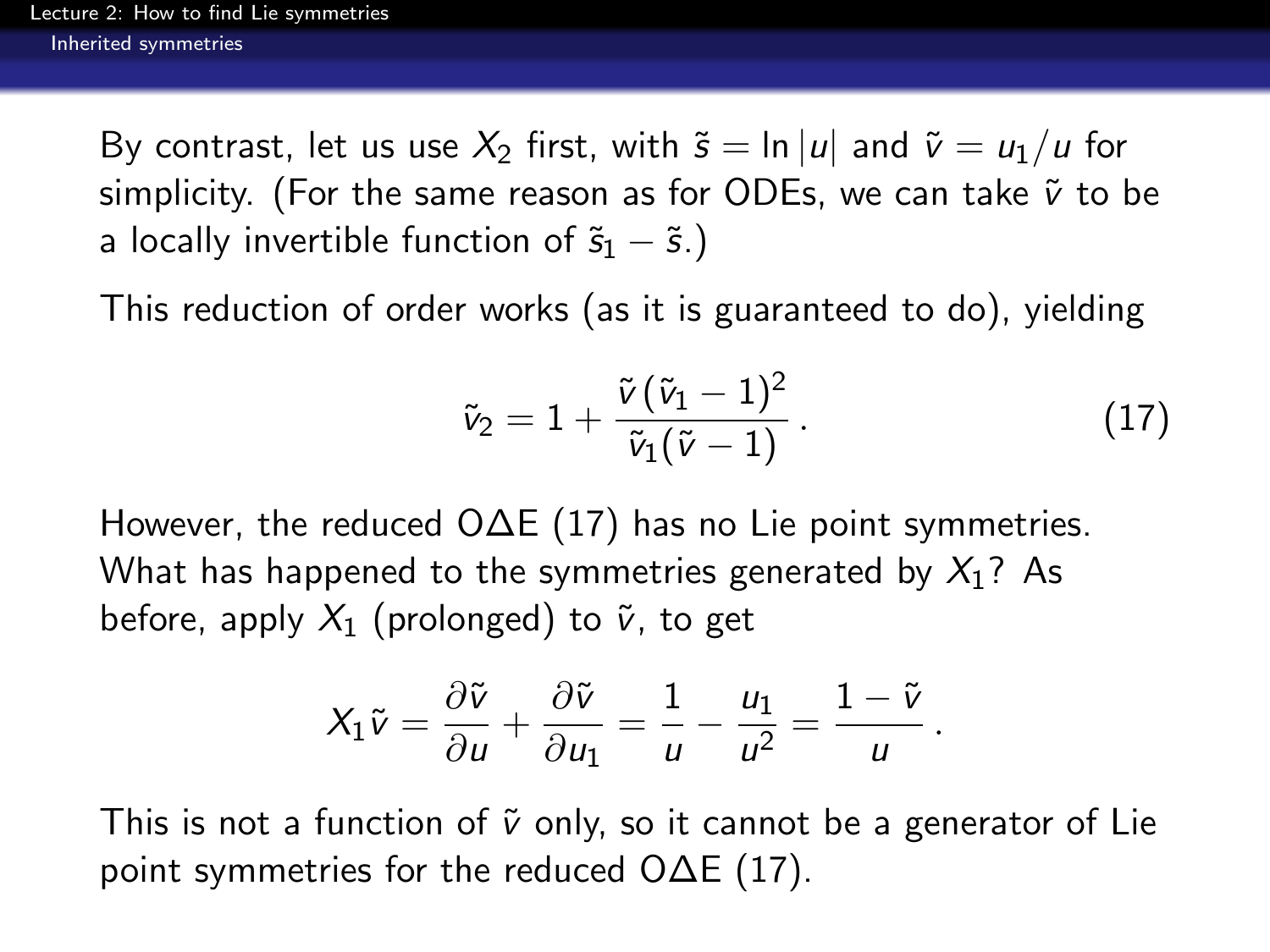## Summary: the main results in Lecture 2

- $\bullet$  Given an ODE or O $\Delta$ E of order  $p \geq 2$ , canonical coordinates reduce the order by one. If the reduced equation can be solved, the original equation is solved by one more integration or summation.
- $\bullet$  The infinitesimal generator X determines the local behaviour of Lie symmetries.
- $\bullet$  A function is invariant if and only if it is in the kernel of X.
- The prolonged infinitesimal generator yields the LSC. For an ODE, this is a differential equation; for an O∆E, the LSC is a functional equation.
- $\bullet$  By restricting the characteristic, Q, one can seek all Lie symmetries that satisfy the restriction.
- <span id="page-42-0"></span>Point symmetries act on the space of independent and dependent variables; dynamical symmetries act on the space of first integrals (or arbitrary constants).